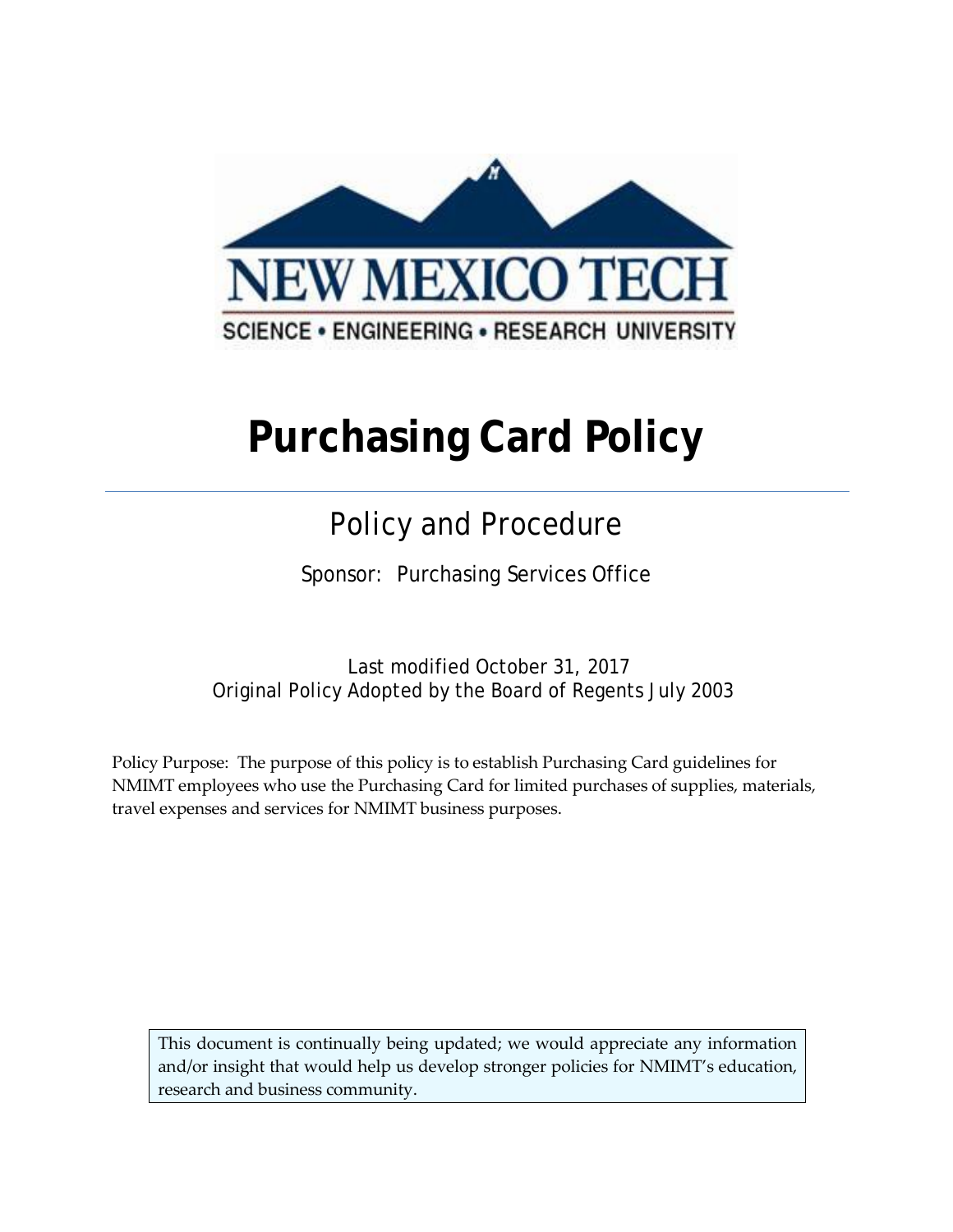#### **Table of Contents**

| I.  |  |
|-----|--|
|     |  |
|     |  |
|     |  |
| П.  |  |
|     |  |
|     |  |
|     |  |
|     |  |
|     |  |
|     |  |
|     |  |
|     |  |
|     |  |
|     |  |
|     |  |
|     |  |
|     |  |
|     |  |
|     |  |
| V.  |  |
|     |  |
|     |  |
|     |  |
|     |  |
|     |  |
| VI. |  |
|     |  |
| А   |  |
|     |  |
|     |  |
| В.  |  |
|     |  |
|     |  |

NMIMT Administration and Finance | | Purchasing Services Office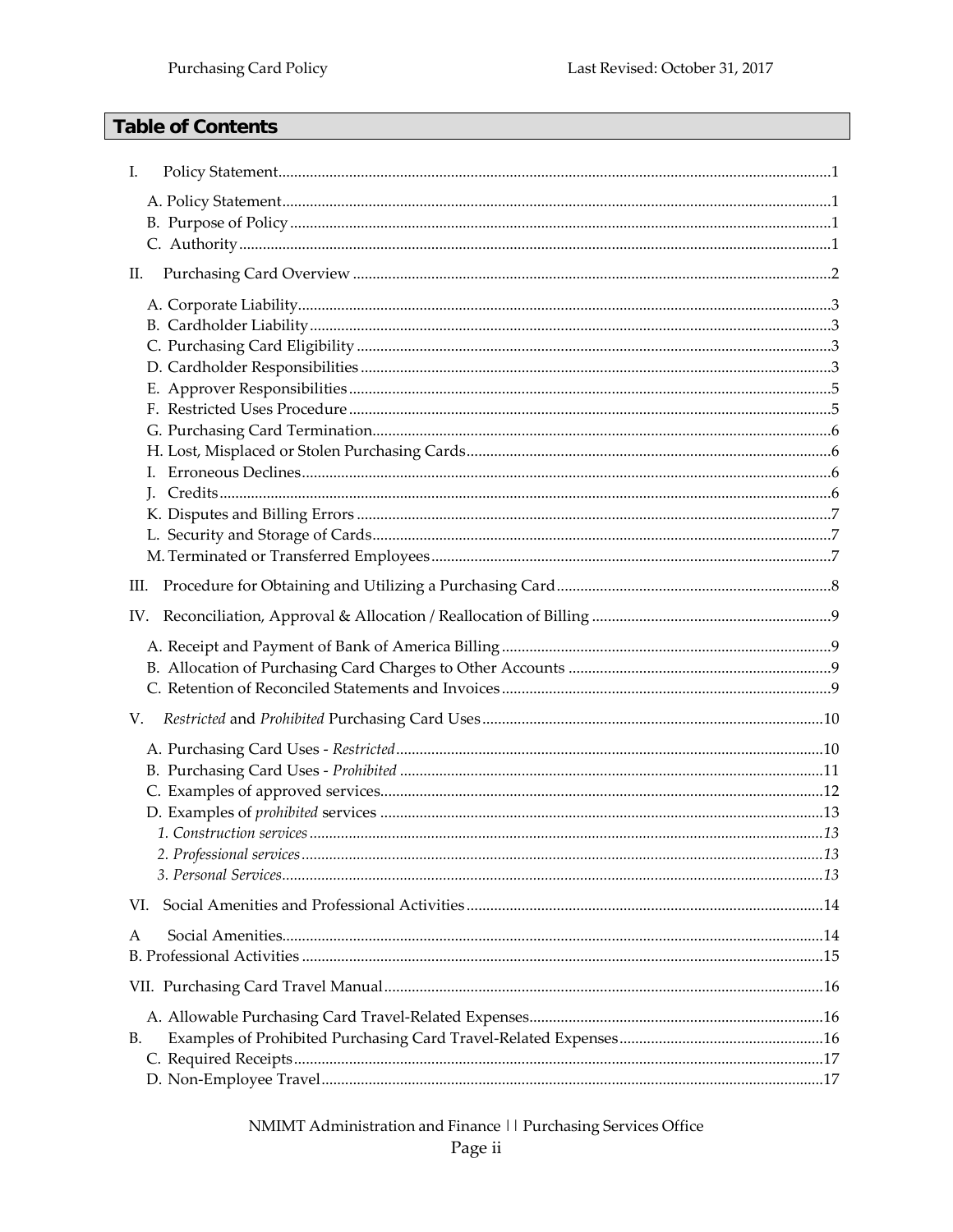| 1. Social Amenities / Entertainment Expense Reimbursement / Payment Request Form 20 |  |
|-------------------------------------------------------------------------------------|--|
|                                                                                     |  |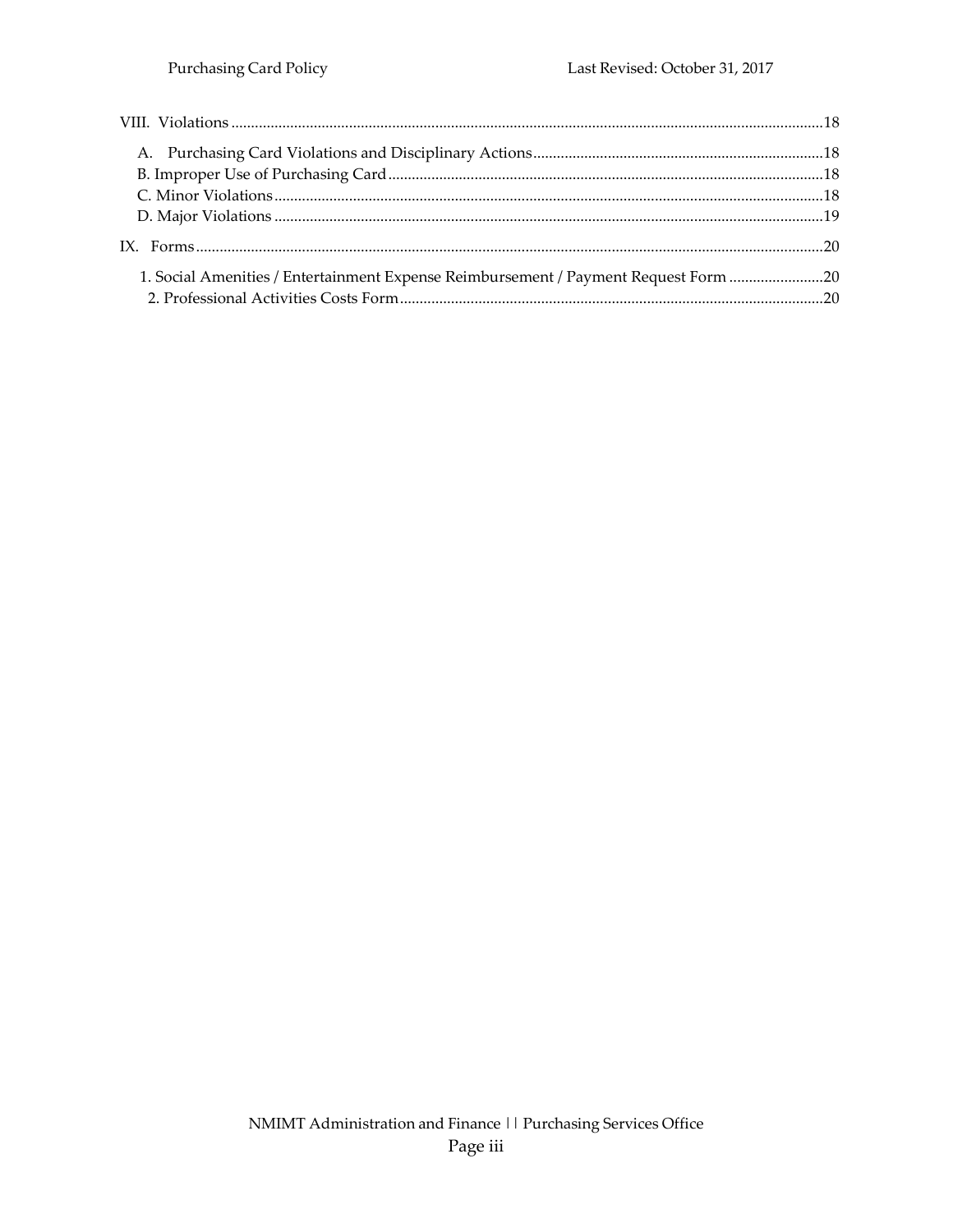#### <span id="page-3-0"></span>I. **Policy Statement**

#### <span id="page-3-1"></span>**A. Policy Statement**

The purpose of this Purchasing Card Policy is to set forth New Mexico Institute of Mining and Technology's requirements for accountability and compliance for all expenditures related to the procurement of goods and services for the Institute under the Purchasing Card program.

#### <span id="page-3-2"></span>**B. Purpose of Policy**

It is the purpose of the Purchasing Card Policy to ensure that the financial resources of the Institute are spent according to federal and state requirements. To that end, providing faculty and staff with accurate and updated procedures will aid in providing the tools to ensure the Institute spends wisely while remaining audit compliant.

The Purchasing Card Policy sets forth the minimum requirements and in no way limits the authority of any department in establishing internal controls which exceed these minimum standards.

#### <span id="page-3-3"></span>**C. Authority**

The policies established in the Purchasing Card Policy are based on meeting the requirements, as amended, of the following authorities:

Federal Acquisition Regulations (FAR) OMB Uniform Guidance New Mexico Statutes Annotated (1978), Chapter 13

Federal regulations and state statutes require the Institute maintain a strict oversight of the procurement process; act fairly in obtaining competition; strive for the best value for the Institute; prescribe certain recordkeeping responsibilities; and place responsibility for oversight of all procurements with the Purchasing Services Office.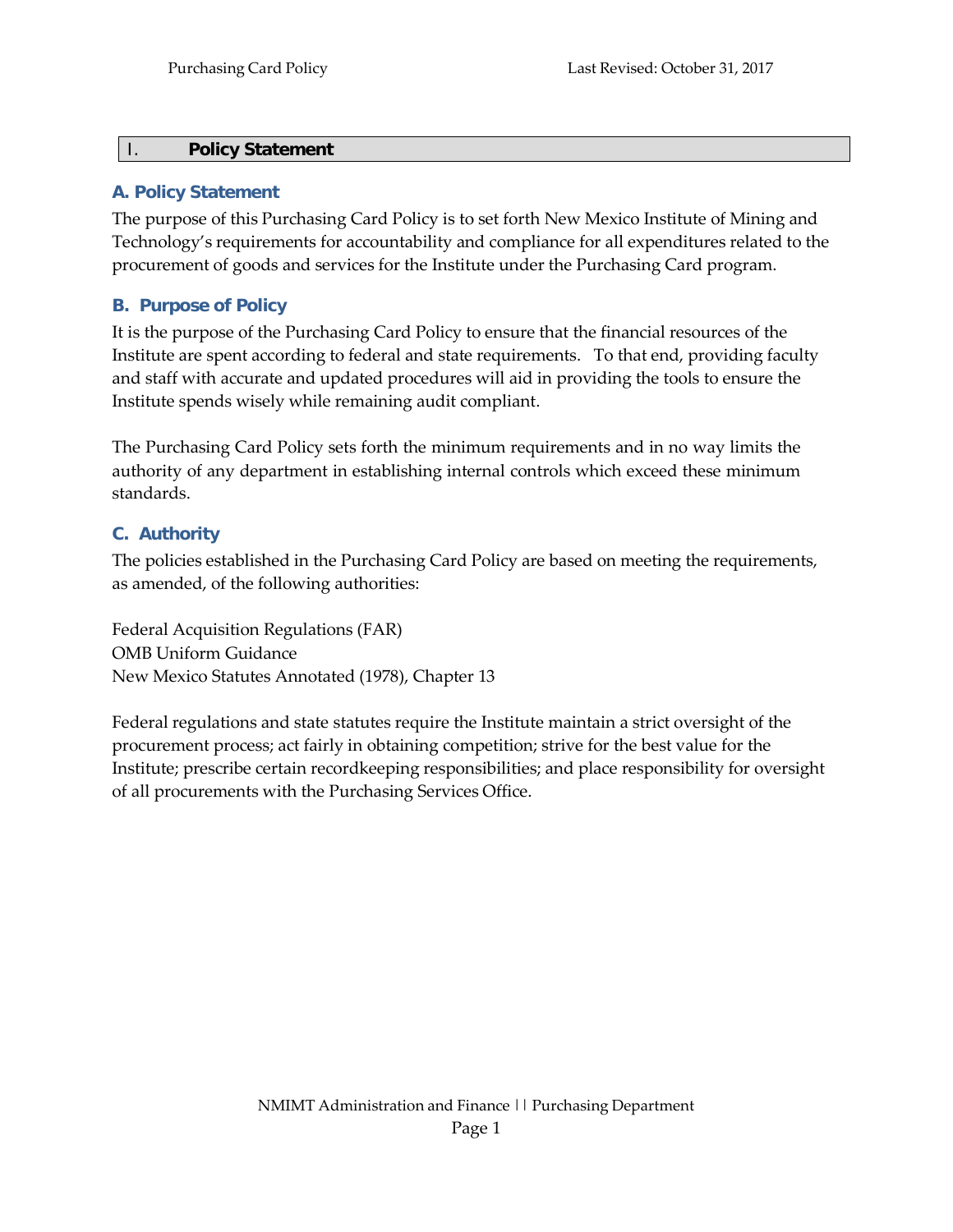#### <span id="page-4-0"></span>**II. Purchasing Card Overview**

- 1. Purchasing Cards are issued by Bank of America. The Purchasing Services Office upon receipt of a Purchasing Card Application Form and successful completion of Purchasing Card Training will submit an order for a Purchasing Card.
- 2. Only the Purchasing Services Office is authorized to order new and replacement cards for an employee or a department.
- 3. Bank of America will issue a PIN number directly to the cardholder for every card issued. The Purchasing Services Office does not have access to PIN numbers, so the cardholder must contact Bank of America directly when dealing with PIN number related issues.
- 4. Purchasing Cards shall not be transferred between individuals or departments.
- 5. The employee's name shall be embossed on the card. A card issued to a department shall be embossed with the department name.
- 6. For cards issued to departments, a log shall be kept by the designated department individual responsible for monitoring and signing out the card to departmental personnel.
- 7. An employee's Approver / Signoff Manager, Director / Department Head, and the appropriate Vice President must approve the request for a card.
- 8. Each card including department cards shall be assigned to an individual along with a default index and account against which all charges shall be applied.
- 9. The default index shall be verified and signature approval provided by the appropriate Business Office Administrator.
- 10. Cardholder makes purchases according to NMIMT's Purchasing Card Procedures Manual and all other applicable NMIMT Policies and Procedures including but not limited to Travel, Purchasing, Property, and Funding. The cardholder scans all supporting documentation into Works and if desired, records full transaction details on the Cardholder Transaction Log. Cardholder will reallocate indexes and accounts as necessary before the month closes.
- 11. Cardholder prints a monthly Cardholder Statement from Bank of America's Works Program.
- 12. Cardholder matches Cardholder Statement to detailed and itemized sales receipts, signs off Cardholder Transaction Log to certify purchases are in compliance and that all items, receipts and all supporting documentation have been attached.
- 13. Cardholder forwards reconciled Statement, Cardholder Transaction Log (if utilized), and sales receipts to their Approving Official for approval and submission to the Purchasing Card Administrator no later than the 30<sup>th</sup> of each month.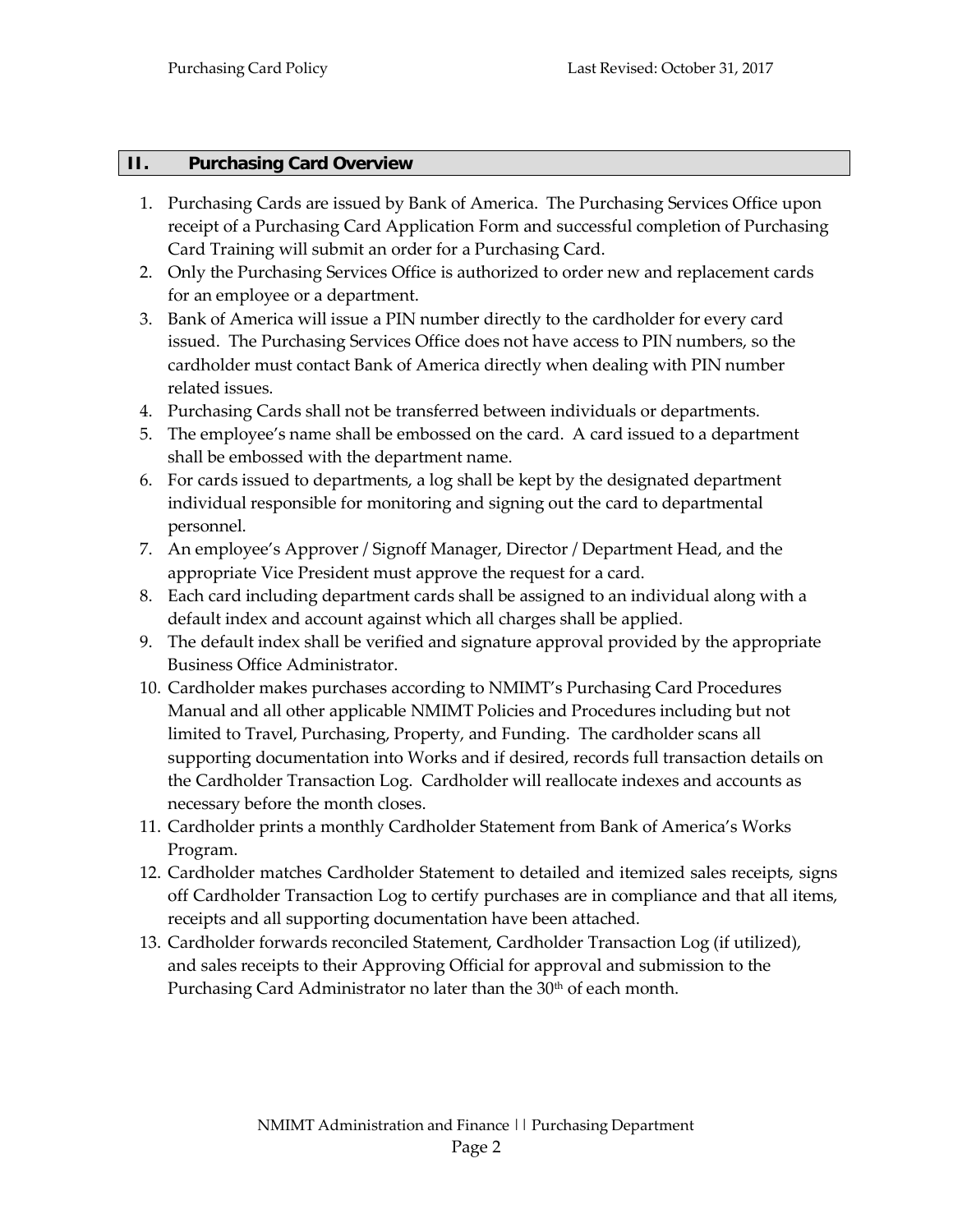#### <span id="page-5-0"></span>**A. Corporate Liability**

NMIMT has made arrangements with Bank of America to have Purchasing Cards issued to NMIMT departments and to regular, full-time employees. Cards will not be issued to emergency, temporary or student employees.

#### <span id="page-5-1"></span>**B. Cardholder Liability**

The Purchasing Card is a corporate charge card that will not affect the Cardholder's personal credit. The Cardholder is responsible for proper use of the card within stated guidelines of this manual as well as NMIMT Policies and Procedures relating to the expenditure of NMIMT funds. Failure to comply with NMIMT's Policies and Procedures may result in permanent revocation of the card and further disciplinary measures. Use of the card for personal purchases constitutes fraud under New Mexico Law. Misuse of the card may result in the employee's termination and NMIMT may pursue the matter to the extent the law allows.

#### <span id="page-5-2"></span>**C. Purchasing Card Eligibility**

A Cardholder must be a regular, full-time employee of NMIMT who has not had their Purchasing Card privileges previously revoked. All NMIMT employees must complete Purchasing Card Training before being issued a Purchasing Card.

#### <span id="page-5-3"></span>**D. Cardholder Responsibilities**

The Cardholder must use the Purchasing Card for **NMIMT business purposes only**. The Purchasing Card may not be used for unauthorized or prohibited purchases and services, or personal purchases of any kind. Monthly recurring charges are not allowed on the Purchasing Card. Misuse of the card will subject Cardholder to disciplinary action in accordance with NMIMT Policies and Procedures. The Cardholder must:

- 1. Fill out the Purchasing Card Application Form and obtain signatures of the Approver / Signoff Manager, Director / Department Head, and the appropriate Vice President.
- 2. Review the Purchasing Card Procedures Manual and successfully complete training.
- 3. Sign for the receipt of the Purchasing Card and sign the Cardholder Agreement in the presence of the Purchasing Card Administrator.
- 4. Ensure the Purchasing Card is used for NMIMT business purposes only. The cardholder is responsible for reversing all improper transactions with another form of payment (e.g., a personal reimbursement to NMIMT), or receiving a credit for the improper transaction from the vendor. *Improper* includes any inappropriate, unauthorized, prohibited, personal or misused credit card transactions to include paying sales tax on goods.
- 5. Use the Purchasing Card to purchase supplies, materials, limited travel (full time employees only) and services on behalf of NMIMT.
- 6. Ensure vendors do not include free "gifts" when shipping an order. If gifts are received they are the property of NMIMT and should be treated as such.
- 7. Ensure all purchases made with a NMIMT Purchasing Card are shipped to a NMIMT address.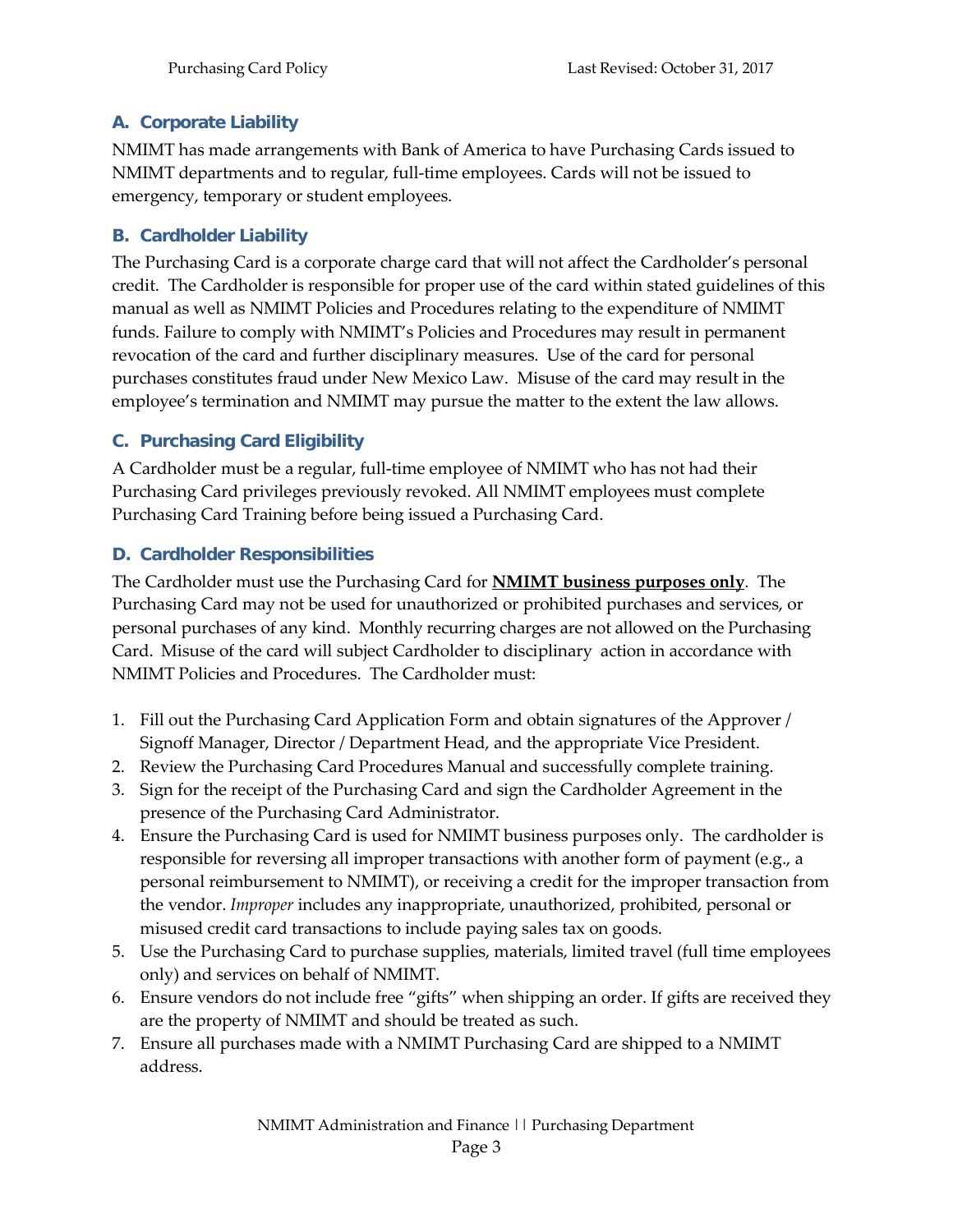- 8. Ensure all transactions are in compliance with NMIMT Purchasing Card Procedures Manual; including obtaining a signed Purchasing Card Waiver Form prior to making any transaction on the Purchasing Card Uses – *Restricted List*.
- 9. Be aware of NMIMT's tax exempt policy and W-9 form which are posted on the purchasing website at: <http://www.nmt.edu/purchasing-services>
- 10. Maintain the card in a secure location at all times.
- 11. Do not share the card number or allow other individuals to use their card.
- 12. Ensure the total amount of any single transaction does not exceed \$1,000. NMIMT spending parameters for each Purchasing Card issued are set at \$1,000 per single transaction with a maximum of \$5,000 per month per card. Transactions will not be split in order to circumvent the single transaction limit policy. Exceptions to pre-set limits must be approved by the appropriate Vice President, Director / Department Head and the Purchasing Services Office.
- 13. If the index and account to be charged are not the default index and account, the Cardholder or Authorized Approver must reallocate indexes and accounts for the transaction appropriately to the correct index and account utilizing the Works Program before signing off on the transaction. If utilized, the cardholder must also note reallocations and / or split indexes and accounts on the Cardholder Transaction Log.
- 14. Obtain an original detailed and itemized sales slip or invoice to be submitted for every charge and refund. Receipts must show line item detail, e.g., item description, quantity, and dollar amounts.
- 15. In the event there is a charge on the Purchasing Card without the proper receipts to match to the Statement, the Cardholder must work with the seller to obtain a copy. If the Cardholder is unable to obtain a receipt from the vendor, they must complete a Lost / Missing Receipt Form. Continued omissions by the Cardholder to provide receipts may serve as grounds for termination of the Purchasing Card.
- 16. Cardholder must confirm that all transactions have posted to the appropriate index and account in the Works Program. The cardholder must scan all supporting documentation for each purchase into Works and signoff before submitting their Statement to their Approving Official.
- 17. It is the Cardholder's responsibility to attach all waivers and the appropriate Social Amenities / Entertainment Expense Form or the Professional Activities Cost Form to their Statement and know when they apply. For an overview of the Social Amenities and Professional Activities Forms see section VI of this manual. For more information about the Social Amenities Form contact the Business Office and for more information on the Professional Activities Form contact the Sponsored Project Administration Office.
- 18. Submit Statements, Cardholder Transaction Logs (optional), required forms and scan ready, detailed and itemized receipts to Approver / Signoff Manager in order to reach the Purchasing Card Administrator no later than the 30<sup>th</sup> of the month. Receipts should be organized and attached in the same order as the charges appear on the Statement for ease of review and audit by all approvers.
- 19. A Cardholder shall not under any circumstances accept cash, gift cards or any other form of repayment in lieu of a credit to the card account.

NMIMT Administration and Finance || Purchasing Department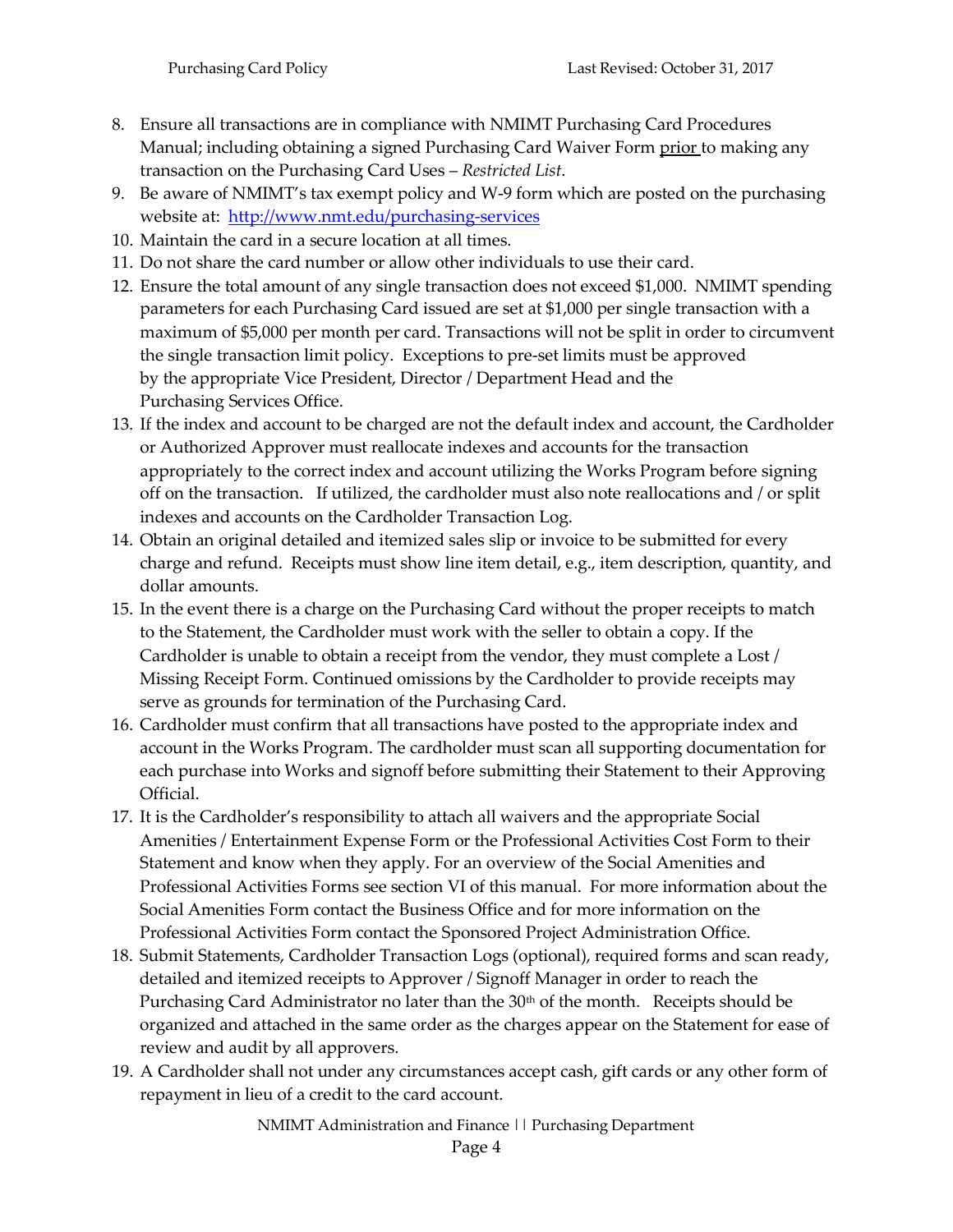- 20. Immediately report a lost or stolen card to Bank of America at 1-888-449-2273 (24 hours a day, 365 days a year).
- 21. Immediately notify the Cardholders Approver and the Purchasing Card Administrator (575- 835-6941 or 5164) of a lost or stolen card at the first opportunity during normal business hours
- 22. Return the Purchasing Card to the Purchasing Services Office upon terminating employment with NMIMT or transferring to another Department within NMIMT.

#### <span id="page-7-0"></span>**E. Approver Responsibilities**

- 1. Approve an employee's Purchasing Card Application Form.
- 2. Make any necessary changes and ensure reallocations are completed on each transaction before approving transactions.
- 3. Review, pre-audit and signoff on the Purchasing Card transactions for their department on the Cardholder Transaction Log (if utilized) and in the Works Program, ensuring the transactions are legitimate purchases for NMIMT.
- 4. Ensure Statements, Cardholder Transaction Logs (if utilized), required forms and detailed receipts are submitted to the Purchasing Card Administrator by the 30<sup>th</sup> of the month.
- 5. Ensure the return of the Purchasing Card to the Purchasing Services Office upon employee terminating with NMIMT or transferring to another department within NMIMT.
- 6. Be held responsible for accounting accuracy and compliance with the Purchasing Card Procedures Manual.
- 7. Ensure transactions do not contain items listed on the Purchasing Card Uses Prohibited list.
- 8. Ensure the Restricted Uses procedures as outlined in section F of this chapter are followed for any transactions involving items on the Purchasing Card Uses - Restricted list.

#### <span id="page-7-1"></span>**F. Restricted Uses Procedure**

- 1. Upon determination that a purchase will require an item listed on Purchasing Card Uses Restricted list, print a Purchasing Card Waiver Form.
- 2. Fill in all information requested on the Purchasing Card Waiver Form.
- 3. Sign the Purchasing Card Waiver Form and obtain all other necessary signatures including Restricted Funds if federally funded.
- 4. Submit the Purchasing Card Waiver Form to the Purchasing Card Administrator before the purchase is made. The form must be submitted *each* time an item on the restricted list is purchased.
- 5. Review any items that may need clarification and resolve issues.
- 6. Make purchases within the parameters set forth on the Purchasing Card Waiver Form.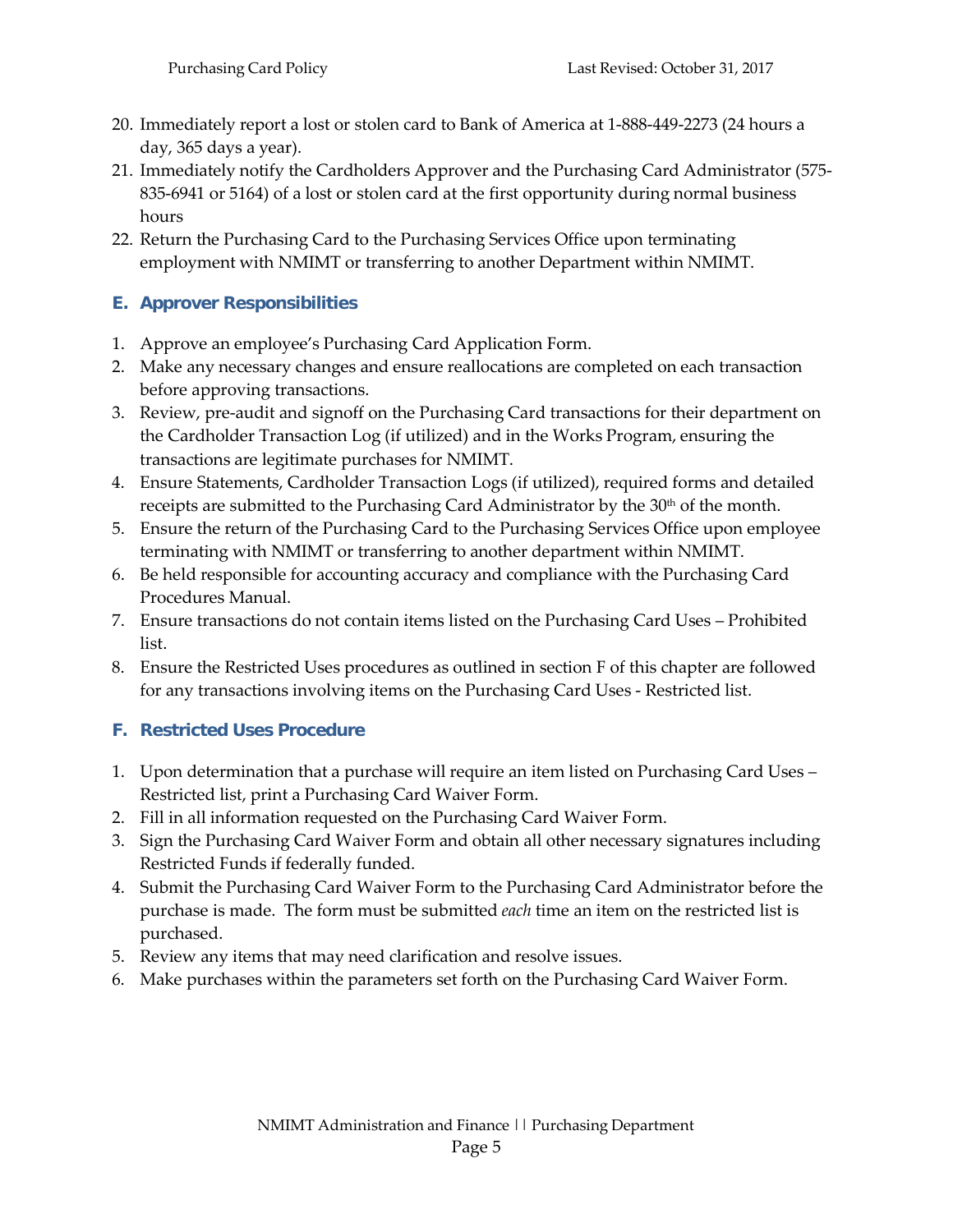#### <span id="page-8-0"></span>**G. Purchasing Card Termination**

A Cardholder's card will be terminated when they (a) transfer to a different department; (b) move to a new job in which a card is not required; or (c) terminate employment. A card may also be terminated for any of the following reasons:

- 1. The Purchasing Card is used to purchase alcoholic beverages or any substance, material, or service that is contrary to any law, policy or regulation pertaining to NMIMT.
- 2. The Cardholder allows the card or card number to be used by anyone other than the Cardholder.
- 3. The Cardholder splits a purchase or executes an incremental purchase of any kind to circumvent the limitations of the Purchasing Card.
- 4. The Cardholder fails to provide their Approving Official with required monthly card reconciliation, Cardholder Transaction Logs (optional), and scan ready, detailed and itemized sales receipts.
- 5. The Cardholder does not adhere to NMIMT's Cardholder Policy and Procedure and all other applicable NMIMT Policies and Procedures including but not limited to Travel, Purchasing, Property, and Funding.
- 6. Purchases of restricted items without proper approval, purchases for personal use, or unauthorized purchases (including items on the Purchasing Card Uses - Prohibited list).
- <span id="page-8-1"></span>7. Continued recurrence of above items or lack of cooperation in resolving Purchasing Card issues.

#### **H. Lost, Misplaced or Stolen Purchasing Cards**

Cardholders are required to **immediately report any lost or stolen Purchasing Card** to Bank of America toll-free at **1-888-449-2273** (24 hours a day, 365 days a year). The Cardholder must also immediately notify their Approving Official and the Purchasing Card Administrator (575-835- 6941 or 5164) about the lost or stolen card at the first opportunity during normal business hours.

#### <span id="page-8-2"></span>**I. Erroneous Declines**

Should a seller erroneously decline a Purchasing Card, the Cardholder should immediately contact the Purchasing Services Office (575-835-6941 or 5164) during normal business hours. If the purchase is made outside of normal NMIMT business hours and the Cardholder has an issue with the purchase being declined, the Cardholder must terminate the purchase and find another source to purchase the item from. Use of personal funds and seeking reimbursement is not recommended.

#### <span id="page-8-3"></span>**J. Credits**

A seller must issue all credits to the individual Purchasing Card account for any item they have agreed to accept for return. Cardholder must obtain and provide a receipt or credit memo for all credits and refunds posted to the Statement. Under no circumstances should a Cardholder accept cash or a gift card in lieu of a credit to the Purchasing Card account. If a refund to the card is not possible a refund check made out to NMIMT should be requested.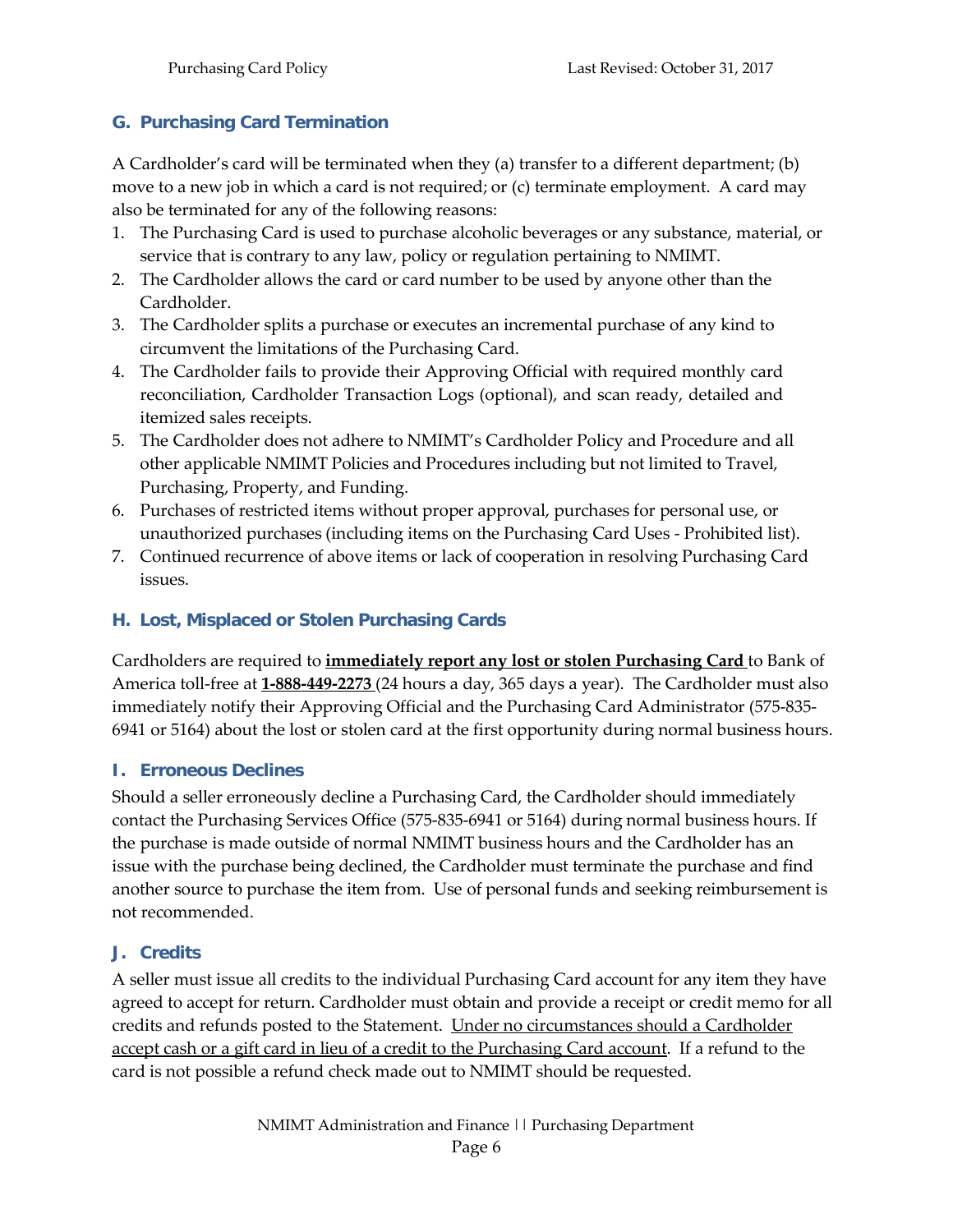#### <span id="page-9-0"></span>**K. Disputes and Billing Errors**

The Cardholder is responsible for contacting the seller to resolve any disputed charges or billing errors. If the matter is not resolved with the seller, the Cardholder should contact Bank of America at 1-888-449-2273 directly for assistance. If the Cardholder suspects fraud, the number to call is 1-866-500-8262. If the Cardholder requires assistance in dealing with these matters they may contact the Purchasing Card Administrator.

#### <span id="page-9-1"></span>**L. Security and Storage of Cards**

Cardholders should always treat the Purchasing Card with at least the same level of care as one does one's own personal credit cards. The card should be maintained in a secure location and the card number should be carefully guarded. The only person entitled to use the card is the person whose name appears on the face of the card. The card may not be given to any other person for any reason. Vendors are not to store Purchasing Card Numbers.

#### <span id="page-9-2"></span>**M. Terminated or Transferred Employees**

The Department Head is to secure any NMIMT Purchasing Card from a terminated employee or one that transfers to another department. The secured card should be forwarded immediately to the Purchasing Services Office for cancellation and disposal. All Statements and required information must be completed and turned in before the Purchasing Office will sign out an employee.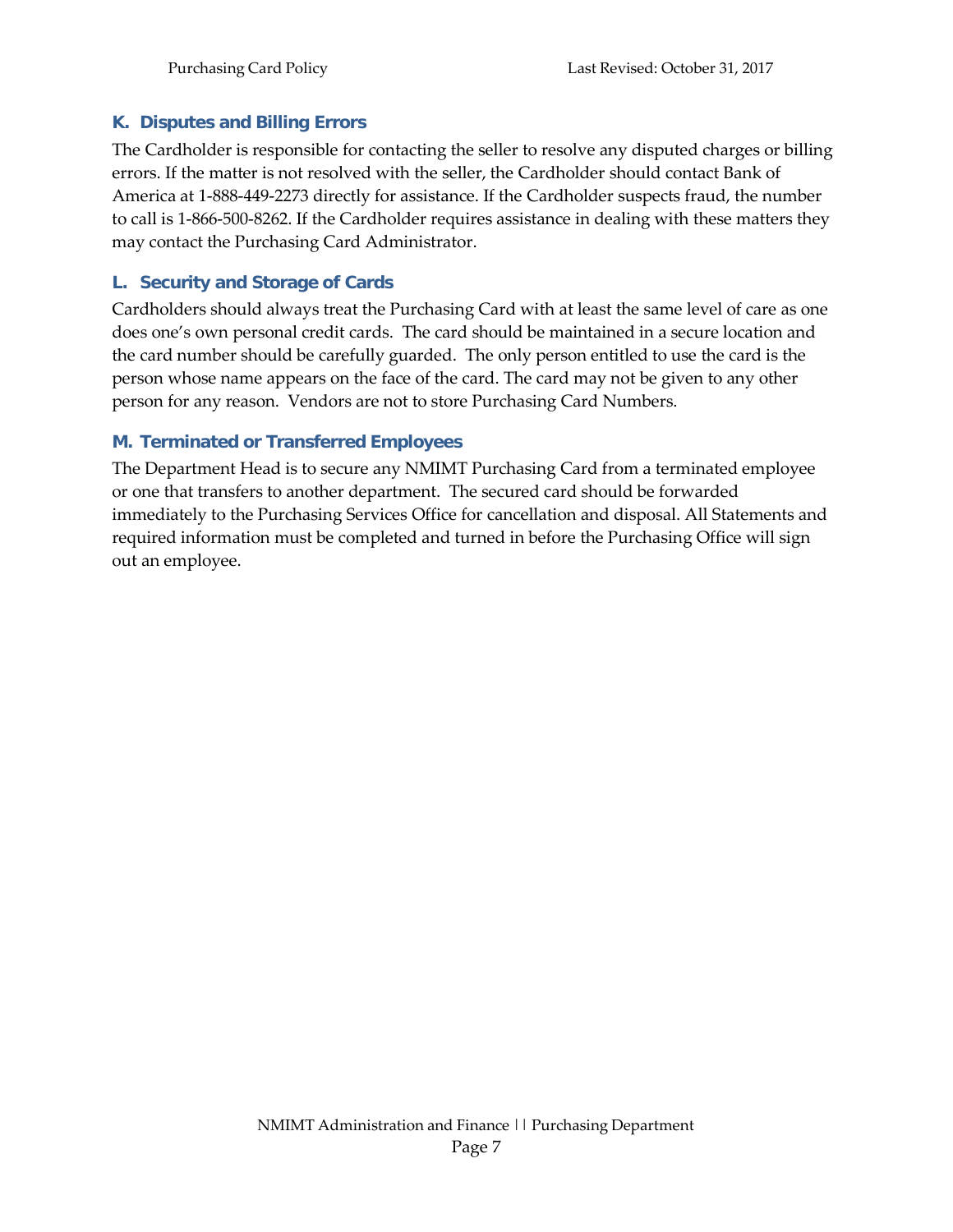#### <span id="page-10-0"></span>**III. Procedure for Obtaining and Utilizing a Purchasing Card**

- 1. Fill out the Purchasing Card Application Form
	- a. Obtain all required signatures
- 2. Return Application to Purchasing Card Administrator
- 3. Attend training
	- a. Review Purchasing Card Procedures Manual
	- b. Review Purchasing Card Uses *Prohibited* and Purchasing Card Uses *Restricted* lists
	- c. Review Purchasing Card Waiver Form
	- d. Satisfactorily complete training
- 4. Receive, review, and sign Purchasing Cardholder Agreement
	- a. Obtain required signatures for Cardholder Agreement and submit to the Purchasing Office
- 5. Receive Purchasing Card and PIN number
	- a. Determine needs
	- b. Fill out Purchasing Card Waiver Form for purchases of items listed on the Purchasing Card Uses - *Restricted* list. A form must be completed for each transaction – no blanket approvals will be given
- 6. Make Purchases
	- a. Ensure that NMIMT Policies and Procedures are followed, including, but not limited to: orders shipped only to a NMIMT address, no free gifts are given by the vendor and no sales tax is charged on goods
	- b. Save detailed and itemized receipts, and scan all supporting documentation for each purchase into Works. If desired, use the optional Cardholder Transaction Log to record all purchases.
	- c. Make changes to indexes and accounts as necessary and sign-off in The Works Program
- 7. Print monthly Statements from The Works Program
	- a. Reconcile Statements with receipts and Cardholder Transaction Log
	- b. Attach the appropriate Social Amenities / Entertainment Form and / or Professional Activities Cost Form to their Statement, when applicable
	- c. Submit Statements, Cardholder Transaction Logs (optional), forms, and scan ready, detailed and itemized receipts to the Approving Official with ample time to reach the Purchasing Card Administrator with all necessary signatures no later than the  $30<sup>th</sup>$  of the month. Receipts should be organized and attached in the same order as the charges appear on the Statement for ease of review and audit by all approvers
- 8. Resolve issues with the Purchasing Card Administrator in a timely fashion
- 9. Continue utilizing Purchasing Card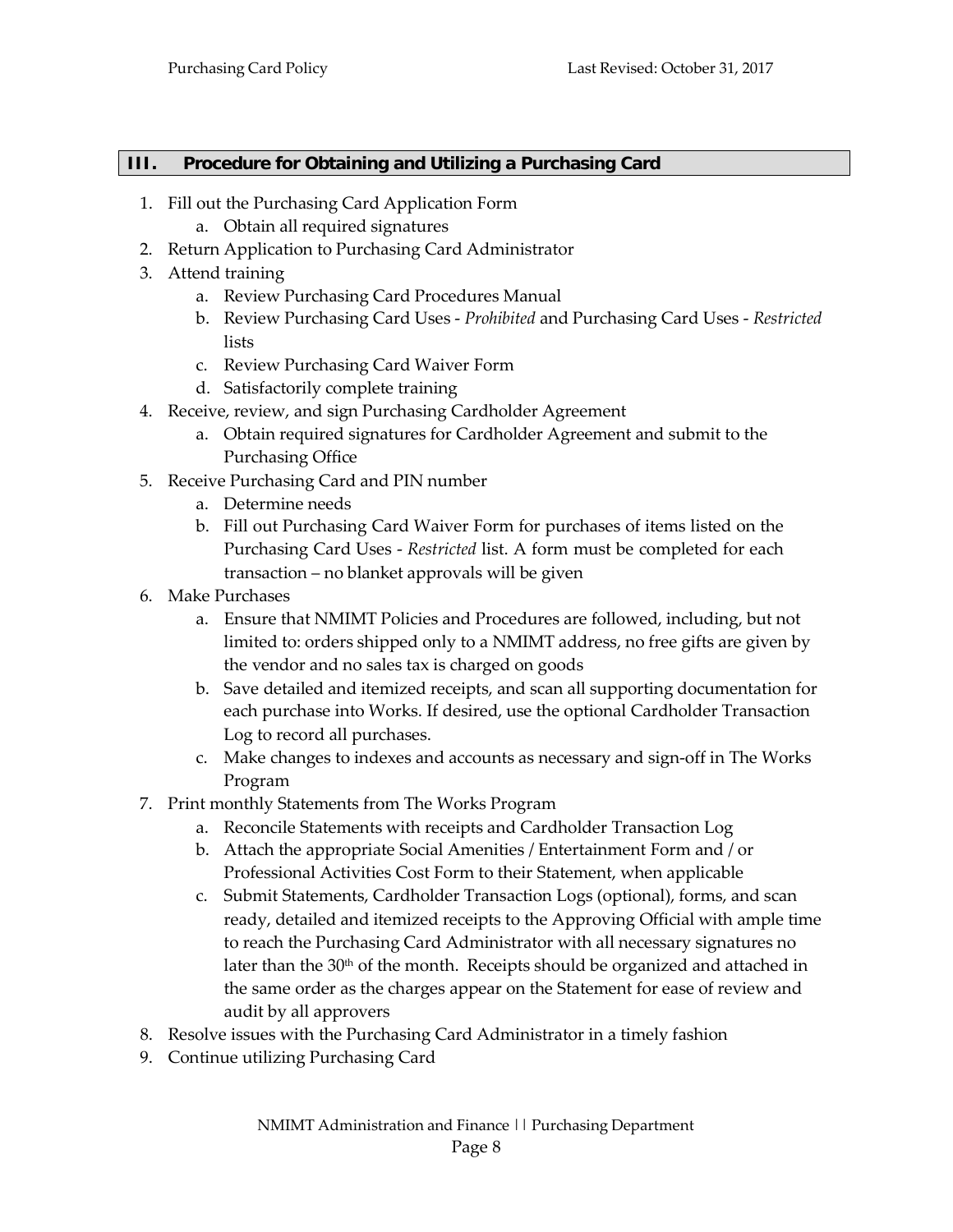#### <span id="page-11-0"></span>**IV. Reconciliation, Approval & Allocation / Reallocation of Billing**

#### <span id="page-11-1"></span>**A. Receipt and Payment of Bank of America Billing**

Cardholder Statements are available to download for each billing cycle from the Works Program. They and can be downloaded at any time but must be downloaded at the end of the billing cycle.

#### <span id="page-11-2"></span>**B. Allocation of Purchasing Card Charges to Other Accounts**

A department default index and account will be assigned to each Purchasing Card issued to which all purchases will be charged unless the Cardholder identifies other accounts in The Works Program. Please note that a restricted fund cannot be used as a department's default index without the approval of the Sponsored Project Administration.

- 1. In the event indexes and accounts other than the default index and account are to be charged, the Cardholder is responsible for reallocating to the appropriate indexes and accounts via The Works Program prior to signing off on the transactions. Transactions to be split between multiple indexes or accounts can be split (by percentage or dollar amount) at the time of approval.
- 2. After approval and posting, if there are errors in distribution between indexes and accounts, the Cardholder's department is responsible for correcting the transactions via Journal Voucher (JV).
- 3. The total amount billed by Bank of America will be charged to the individual department indexes and accounts and credits for disputed transactions will be posted to department indexes and accounts when the corresponding credit appears on future Bank of America Billing Statements.

#### <span id="page-11-3"></span>**C. Retention of Reconciled Statements and Invoices**

All NMIMT account Statements and sales receipts will be retained in the Purchasing Services Office for six (6) years from the date the audit report is released. Cardholders should retain copies for their records.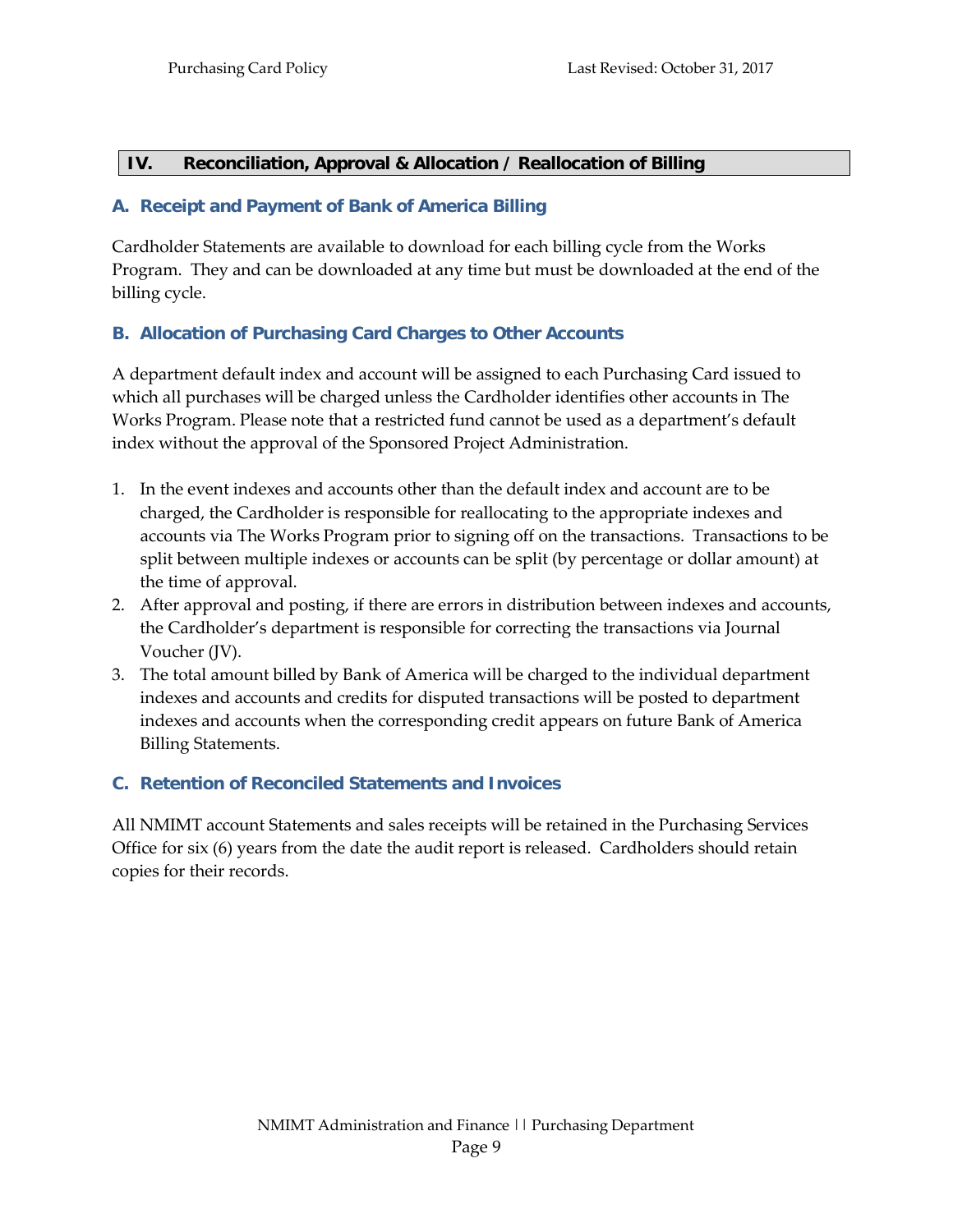#### <span id="page-12-0"></span>**V.** Restricted **and** Prohibited **Purchasing Card Uses**

The following information is provided to assist Purchasing Card users in complying with the NMIMT Purchasing Card Procedures Manual. For more information on Allowable and Unallowable costs for Sponsored Projects Administration, please see *Reviewing for Allowable and Unallowable Costs* provided by the NMIMT Sponsored Projects Administration at [http://www.nmt.edu/sponsored-project-administration-spons-proj-admin/policies-and](http://www.nmt.edu/sponsored-project-administration-spons-proj-admin/policies-and-procedures)[procedures](http://www.nmt.edu/sponsored-project-administration-spons-proj-admin/policies-and-procedures)

The following lists of **restricted/prohibited** Purchasing Card uses contain many of the items found in 2 CFR Part 200 – *Uniform Administrative Requirements, Cost Principles, and Audit Requirements for Federal Awards*, also known as Uniform Guidance, but is not all inclusive. Subpart D and Subpart E of this Code of Federal Regulations (CFR) establishes principals for determining costs applicable to grants, contracts and other agreements with educational institutions. The entire CFR can be found at: [http://www.ecfr.gov/cgi-bin/text](http://www.ecfr.gov/cgi-bin/text-idx?node=2%3A1.1.2.2.1&rgn=div5%23sp2.1.200.d)[idx?node=2:1.1.2.2.1&rgn=div5#sp2.1.200.d](http://www.ecfr.gov/cgi-bin/text-idx?node=2%3A1.1.2.2.1&rgn=div5%23sp2.1.200.d)

#### <span id="page-12-1"></span>**A. Purchasing Card Uses -** Restricted

The Purchasing Card may be used for the following items and services upon submittal and prior approval of the Purchasing Card Waiver Form. The form must be completed and signed by the Cardholder, the Cardholder's Approver / Signoff Manager or Director / Department Head, and the Chief Procurement Officer. If using federal funds, the signature of the Sponsored Projects Administrator is also required.

- 1. Awards / Plaques / Trophies
- 2. Clothing
- 3. Commencement Expenses
- 4. Flowers
- 5. Food / Catering / Refreshments, including paper goods (**All on-campus catering is to be provided by Chartwells as per contract**)
- 6. Gasoline (emergency situations only)
- 7. Gifts
- 8. Job advertisements for faculty and staff
- 9. Moving costs if employee resigns within twelve months of employment
- 10. Performers
- 11. Photos / Electronic Images (to be published or reproduced)
- 12. Postage stamps are not allowed, but the Purchasing Card may be used to ship via UPS, FedEx, USPS, DHL, etc.
- 13. Promotional Items (t-shirts, pens, mugs, etc.)
- 14. Public Relations Items
- 15. Rent / Rentals (with the exception of car rentals)

NMIMT Administration and Finance || Purchasing Department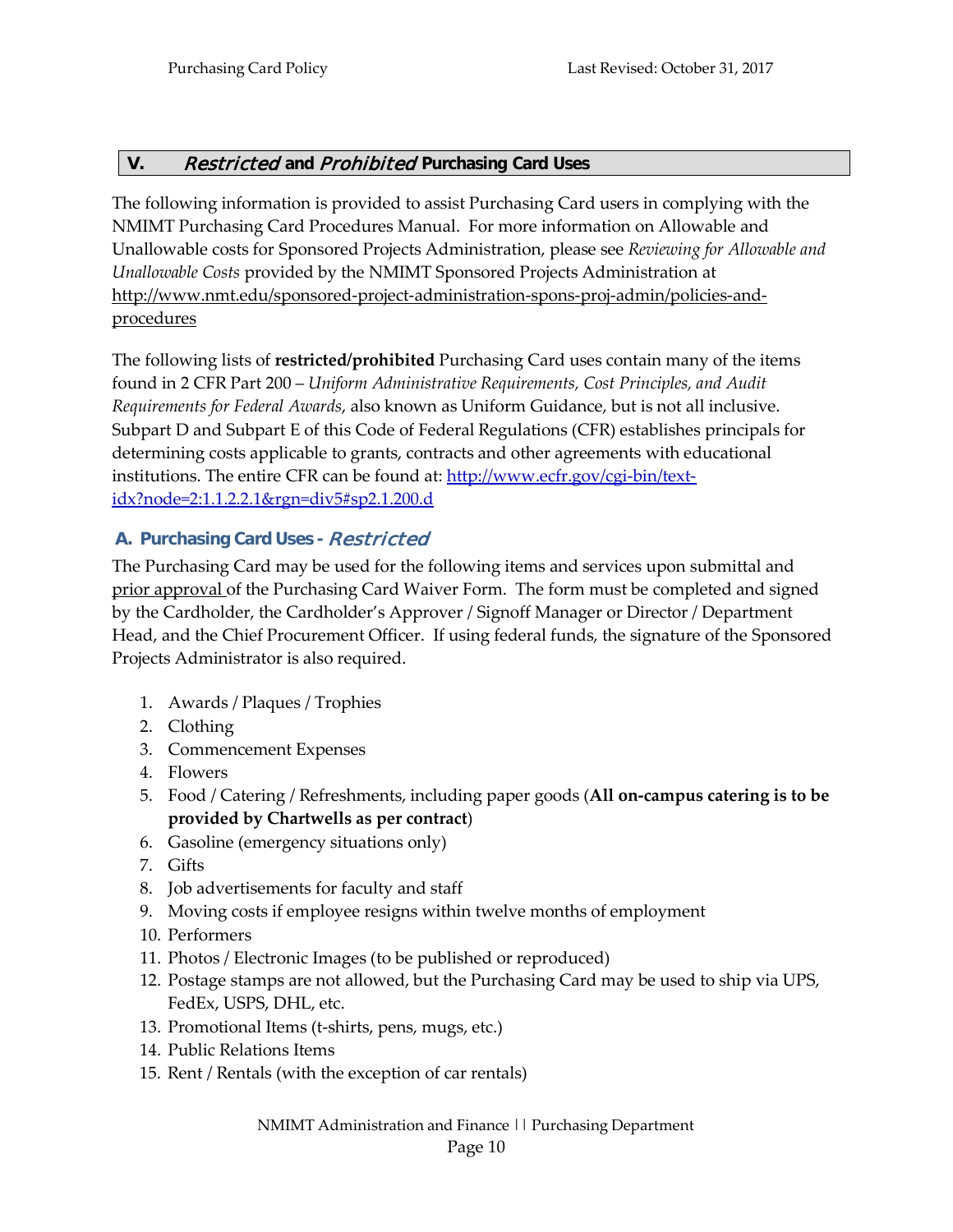- 16. Student Events for established student organizations (not restricted if using student organization funds)
- 17. Taxes on goods; a tax exempt certificate and NMIMT's W-9 are available on the purchasing website at: <http://www.nmt.edu/purchasing-policies>
- 18. Transactions over \$1,000
- 19. Third party checkouts like Google Checkout, PayPal, etc.
- 20. Vehicle Repair (should only be in case of emergency and only on a NMIMT vehicle)

#### <span id="page-13-0"></span>**B. Federally Funded Projects Requiring Prior Written Approval**

For federal funded projects, 2 CFR 200 subpart E-200.407 lists the following that require prior written approval of the cognizant agency before purchasing.

- 1. §200.201 Use of grant agreements (including fixed amount awards), cooperative agreements, and contracts, paragraph (b)(5);
- 2. §200.306 Cost sharing or matching;
- 3. §200.307 Program income;
- 4. §200.308 Revision of budget and program plans;
- 5. §200.332 Fixed amount subawards;
- 6. §200.413 Direct costs, paragraph (c);
- 7. §200.430 Compensation—personal services, paragraph (h);
- 8. §200.431 Compensation—fringe benefits;
- 9. §200.438 Entertainment costs;
- 10. §200.439 Equipment and other capital expenditures;
- 11. §200.440 Exchange rates;
- 12. §200.441 Fines, penalties, damages and other settlements;
- 13. §200.442 Fund raising and investment management costs;
- 14. §200.445 Goods or services for personal use;
- 15. §200.447 Insurance and indemnification;
- 16. §200.454 Memberships, subscriptions, and professional activity costs, paragraph (c);
- 17. §200.455 Organization costs;
- 18. §200.456 Participant support costs;
- 19. §200.458 Pre-award costs;
- 20. §200.462 Rearrangement and reconversion costs;
- 21. §200.467 Selling and marketing costs; and
- 22. §200.474 Travel costs.

#### **C. Purchasing Card Uses -** Prohibited

The Purchasing Card *may not be used* for the following items and services per NMIMT policies:

- 1. Additions or enhancements to NMIMT Inventorial Property or Equipment greater than \$1000 to include transportation costs
- 2. Advertisements (with the exception of job advertisements for faculty and staff)

NMIMT Administration and Finance || Purchasing Department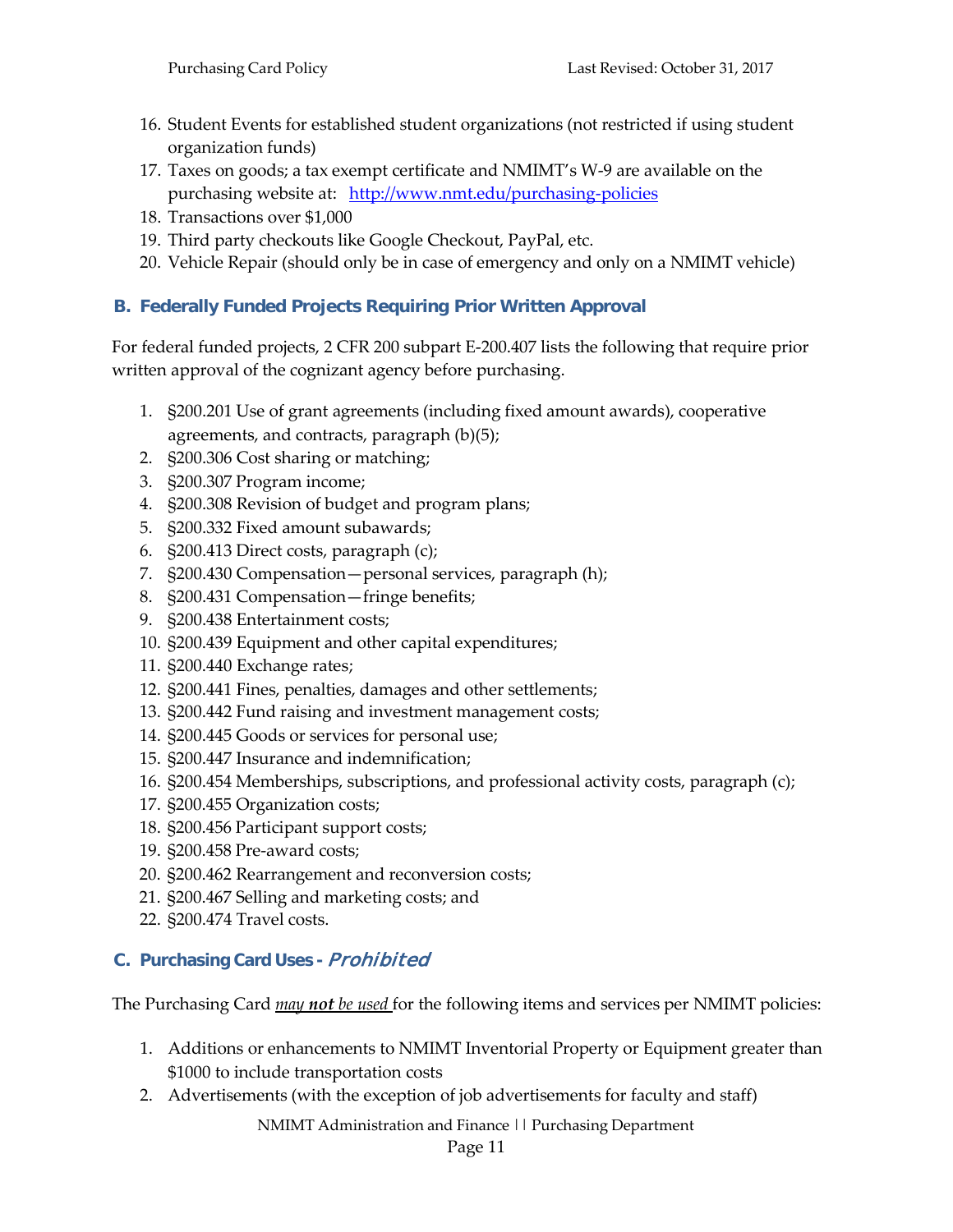- 3. Alcohol
- 4. Ammunition / Weapons
- 5. Animals
- 6. Capital Equipment / Inventorial Equipment valued equal to or greater than \$1000
- 7. Cash Withdrawals and Travelers Checks
- 8. Consultants
- 9. Copier Lease/Rental
- 10. Donations
- 11. eBay or other online auction sites
- 12. Facilities Major Construction Projects
- 13. Finance Charges
- 14. Freight on capitalized equipment (when a Purchase Order is used for the equipment acquisition)
- 15. Gift Cards
- 16. Honoraria
- 17. Independent Contractor Services
- 18. Internal Services, such as Facilities, ITC or golf course
- 19. Key Duplicating
- 20. Late Fees
- 21. Legal Services
- 22. Lobbying
- 23. Long Distance Phone Calls / Pre-paid Phone Cards
- 24. Maintenance Contracts (routine and recurring) for equipment and software
- 25. Memberships in civic, community or social organizations or dining / country clubs
- 26. Parts for fabricated property or equipment when total value of fabrication is over \$1,000
- 27. Payments to NMIMT employees for goods or services
- 28. Prescription Drugs / Controlled Substances
- 29. Products or services for personal use
- 30. Public Relations costs designed solely to promote the University
- 31. Services on the prohibited services list
- 32. Telephones / Telecommunications services Including cell phones and cell phone service
- 33. Textbooks for NMIMT Employees enrolled in courses
- 34. Travel via first class
- 35. Tuition for NMIMT courses

#### <span id="page-14-0"></span>**D. Examples of approved services:**

- 1. One time maintenance and repair costs
- 2. Technical services
- 3. Printing, except recruitment cost such as color advertising
- 4. Photocopying
- 5. Duplication
- 6. Film developing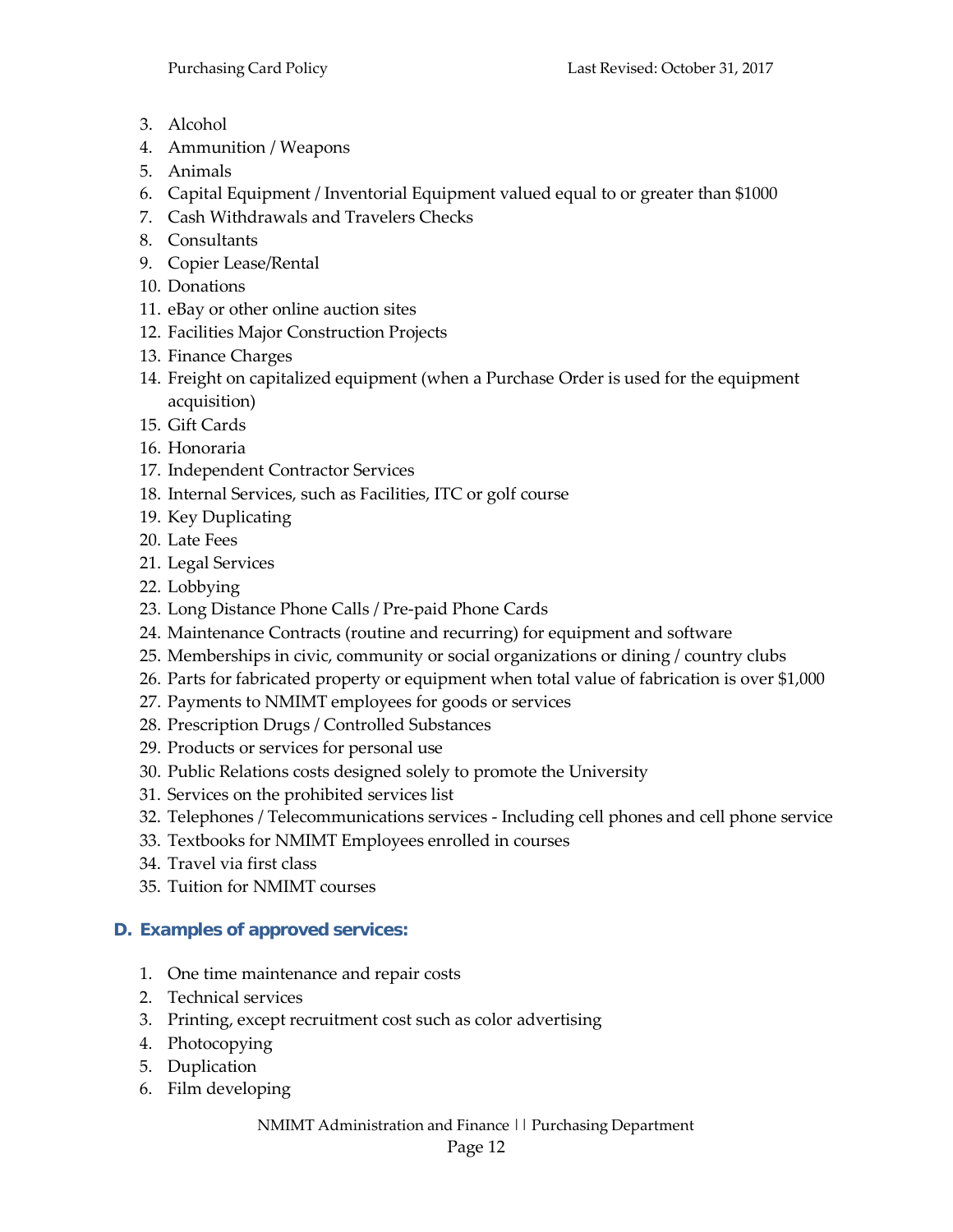#### <span id="page-15-1"></span><span id="page-15-0"></span>**E. Examples of** prohibited **services:**

- 1. Construction services
	- a. Projects
	- b. Contractors
	- c. Electrical repairs
	- d. Plumbing
	- e. Construction related services
- <span id="page-15-2"></span>2. Professional services
	- a. Architects
	- b. Archeologists
	- c. Engineers
	- d. Land surveyors
	- e. Landscape architects
	- f. Medical arts practitioners
	- g. Scientists
	- h. Management and systems consultants
	- i. Computer consultants and programmers
	- j. Certified public accountants
	- k. Attorneys / Lawyers
	- l. Psychologists
	- m. Planners
	- n. Researchers
	- o. Teachers and other instructors
	- p. Persons or businesses providing similar services
- <span id="page-15-3"></span>3. Personal Services
	- a. Employment services
	- b. Individuals or businesses providing typing, data entry, filing or other clerical office duties
	- c. Telephone solicitors
	- d. Service workers
	- e. Security services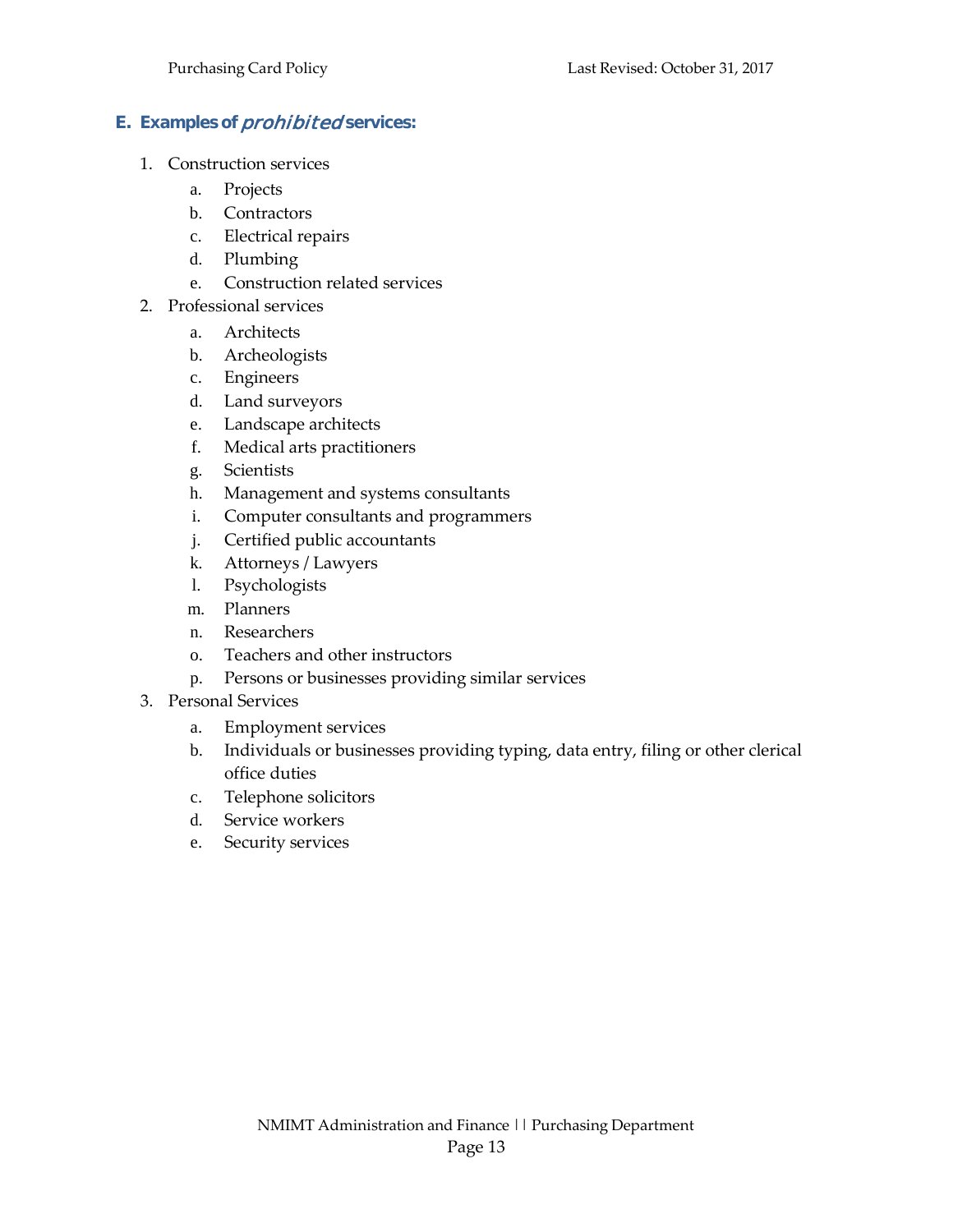#### <span id="page-16-0"></span>**VI. Social Amenities and Professional Activities**

#### <span id="page-16-1"></span>**A. Social Amenities**

The NMIMT Board of Regents has mandated that all payments or employee reimbursement for social amenities type expenditures be documented and reviewed for approval. This is done through the use of the Social Amenities Form. Social amenities expenses are only allowable when using unrestricted funds and require that a completed Social Amenities Form be attached to the payment request. The form must clearly state the public purpose (or benefit to NM Tech), list the names of all participants and the organizations they represent.

For the purpose of the Social Amenities Form unrestricted funds are defined as any fund beginning with a number such as 101000, 103002, 105001, 230044 or 280000. Indexes that begin with A, B, C, D, or E translate to fund 101000 and are unrestricted. Some examples of indexes are A01010, B02010, C03010, D14010 and E01010.

Student Clubs and Organizations are exempt from completing the Social Amenities Form when using a fund that begins with 102. Auxiliaries Services dormitory fund 107009 does not require the Social Amenities Form. The Admissions Office using the index C02010 does not require the Social Amenities Form. In addition, all amenities expenditures must be charged to an account beginning with 73 to ensure they are not included in the indirect cost rate calculation. The most common account used is 730001-Non MTDC Supplies and Expense.

Some examples of social amenities expenditures are (but not limited to):

- 1. Gifts NMT pen set for a guest speaker
- 2. Prizes trophies or plaques
- 3. Clothing
	- a. Shirts with employees name or NMT department on them
- 4. T-shirts for departmental volleyball team
- 5. Flowers/Plants
	- a. Employee illness or surgery
	- b. Death in the family
	- c. Congratulations on birth of a child
- 6. Promotions giveaways such as mugs, pens, key chains, t-shirts, etc.
- 7. Entertainment
	- a. Dinner for dignitaries to discuss funding or other business
	- b. Tickets to sporting event
	- c. Admission in to museum
- 8. Decorations
	- a. Holiday decorations
	- b. Painting to hang in office

NMIMT Administration and Finance || Purchasing Department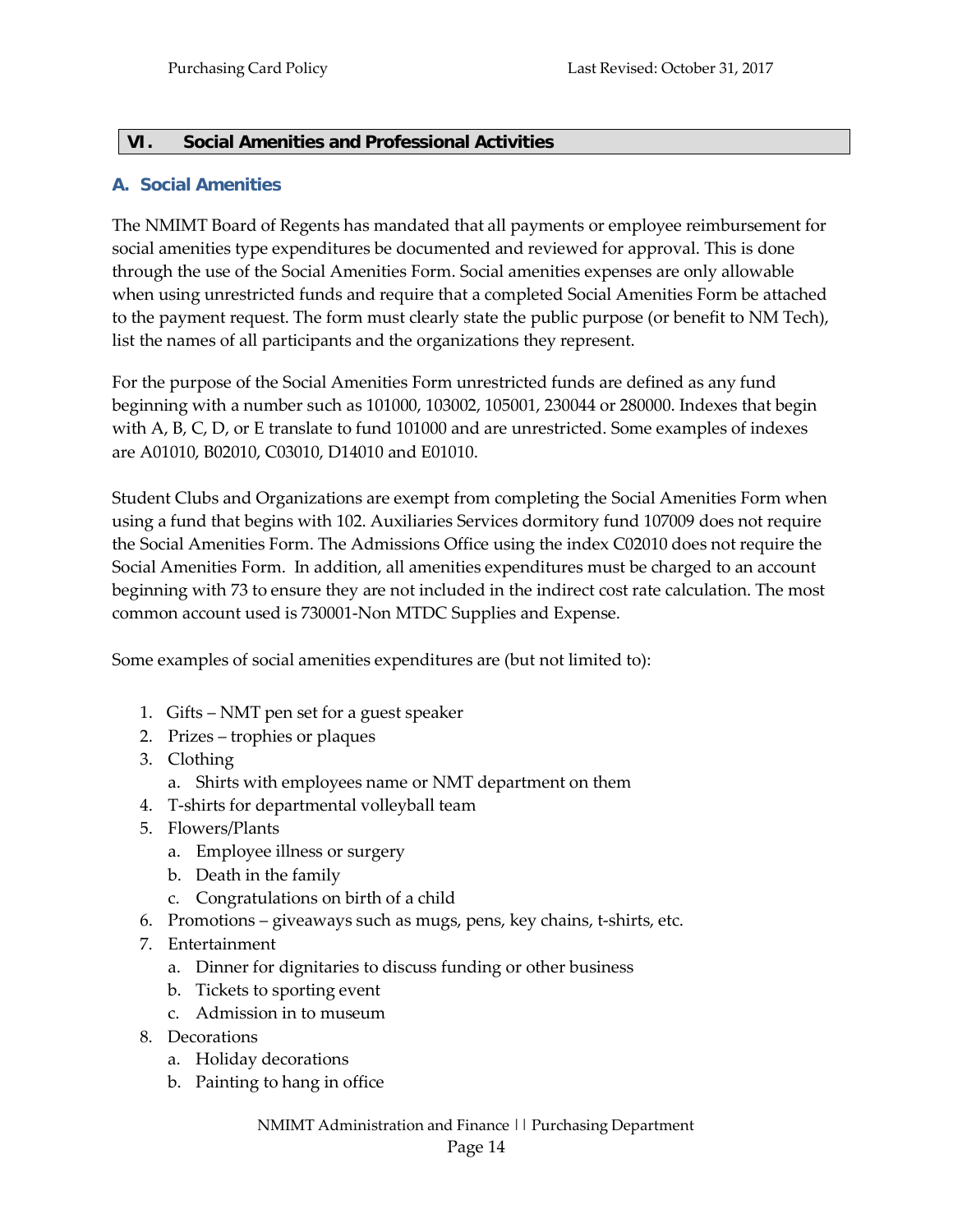- 9. Refreshments
	- b. Coffee/tea and related supplies (sugar, creamer, stir sticks, etc.) for the office and office visitors
	- c. Donuts and coffee for departmental seminar or meeting
	- d. Cookies and lemonade for departmental training
	- e. Meals provided for off campus guests or visitors
- 10. Meals (non per diem)
	- a. Meal for guest speaker, visiting professor or other off campus visitors
	- b. Working lunch for staff
	- c. Pizza for study group
- 11. Break Room/Party Supplies
	- a. Paper-goods such as paper plates, cups, forks, etc.
	- b. Coffee pot, toaster, small refrigerator, ice maker or other small appliances.
- 12. Bottled Water/Water Delivery Service water for the office and office visitors. The Board of Regents does not require the Social Amenities Form be completed for water, however the expense must be charged to account 730001.

#### <span id="page-17-0"></span>**B. Professional Activities**

It is illegal to charge social amenities expenses to sponsored projects (restricted funds). The Professional Activities Cost Form should be used when meals or refreshments are served during the course of a technical meeting and the expenditure is being charged to a restricted sponsored project fund. Restricted sponsored project funds begin with a letter and are a combination of alpha and numeric characters. Information on the use of the Professional Activities Cost Form is available on the Sponsored Project Administration's website at [http://www.nmt.edu/sponsored-project-administration-spons-proj](http://www.nmt.edu/sponsored-project-administration-spons-proj-)admin/glossaryacronymsand-forms.

The following costs are allowable:

- 1. Rental of facilities
- 2. Cost of meals
- 3. Transportation
- 4. Other items incidental to such meetings, conferences, or seminars
- 5. Periodic meetings required by contract

Meetings may include technical, contractual and/or financial discussions in an informal setting with a representative of the awarding agency (program officer, contracting officer), advisory group, consultant, sub recipient, etc. Expenses must be allocable to the project to which they are charged (i.e. solely benefits) and must be reasonable in amount.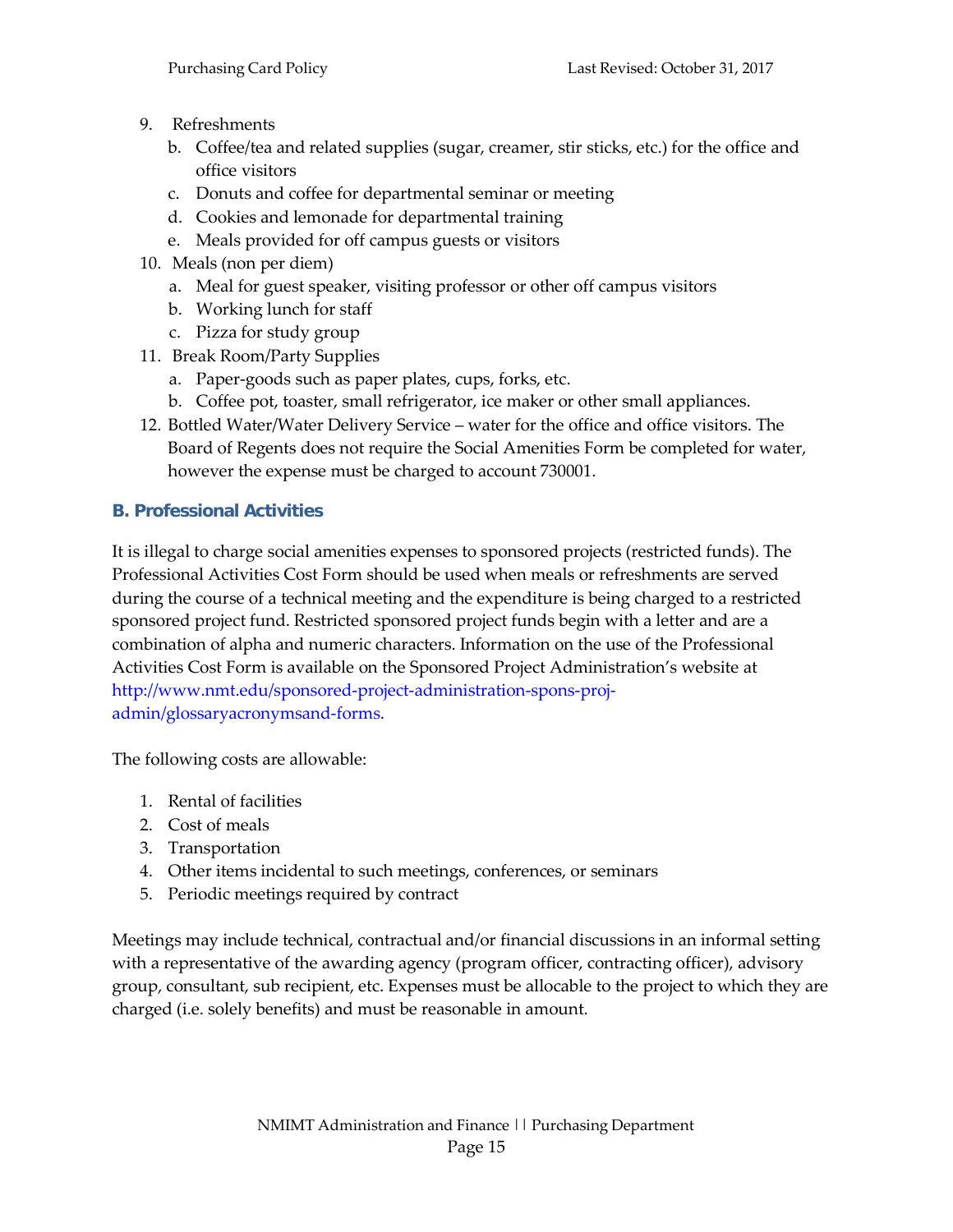#### <span id="page-18-0"></span>**VII. Purchasing Card Travel Manual**

The purpose of this document is to establish guidelines necessary to comply with the regulations of Chapter 13, N.M.S.A. 1978 Annotated and the Federal Acquisition Regulations.

A onetime request utilizing the Purchase Card Waiver form for travel-related services must be made to the Purchasing Services Office. Upon completion of the appropriate training, the Purchasing Office will open the requester's Purchasing Card to travel-related services, and it can then be used for allowable expenses. The Purchasing Office will provide a current list of all Purchasing Cards authorized for travel-related services (last four digits only) to the Travel Office.

#### <span id="page-18-1"></span>**A. Allowable Purchasing Card Travel-Related Expenses**

- 1. Airfare (First Class prohibited)
- 2. Hotel
- 3. Ground transportation (shuttle, car rental, taxi, etc.)
- 4. Parking
- <span id="page-18-2"></span>5. Conference registration

#### **B. Examples of Prohibited Purchasing Card Travel-Related Expenses**

Include, but are not limited to, the following:

- 1. Gas
- 2. Meals
- 3. Hotel incidental expenses (room service, movies, etc.)
- 4. Any personal purchase

With the exception of Section D of this chapter and Student Organization Purchase Cards, travel payments are limited to full time NMIMT employees only. The NMIMT Purchasing Card may not be used for prohibited expenses. Prohibited expenses are the responsibility of the user and must be paid using another method of payment. For example, a hotel bill that includes room service and a movie, the traveler must pay for these prohibited expenses using cash or his / her personal credit card; these charges cannot be included in the hotel Purchasing Card payment. Should the Purchasing Card be used for these charges, the Cardholder is responsible for reimbursing NMIMT.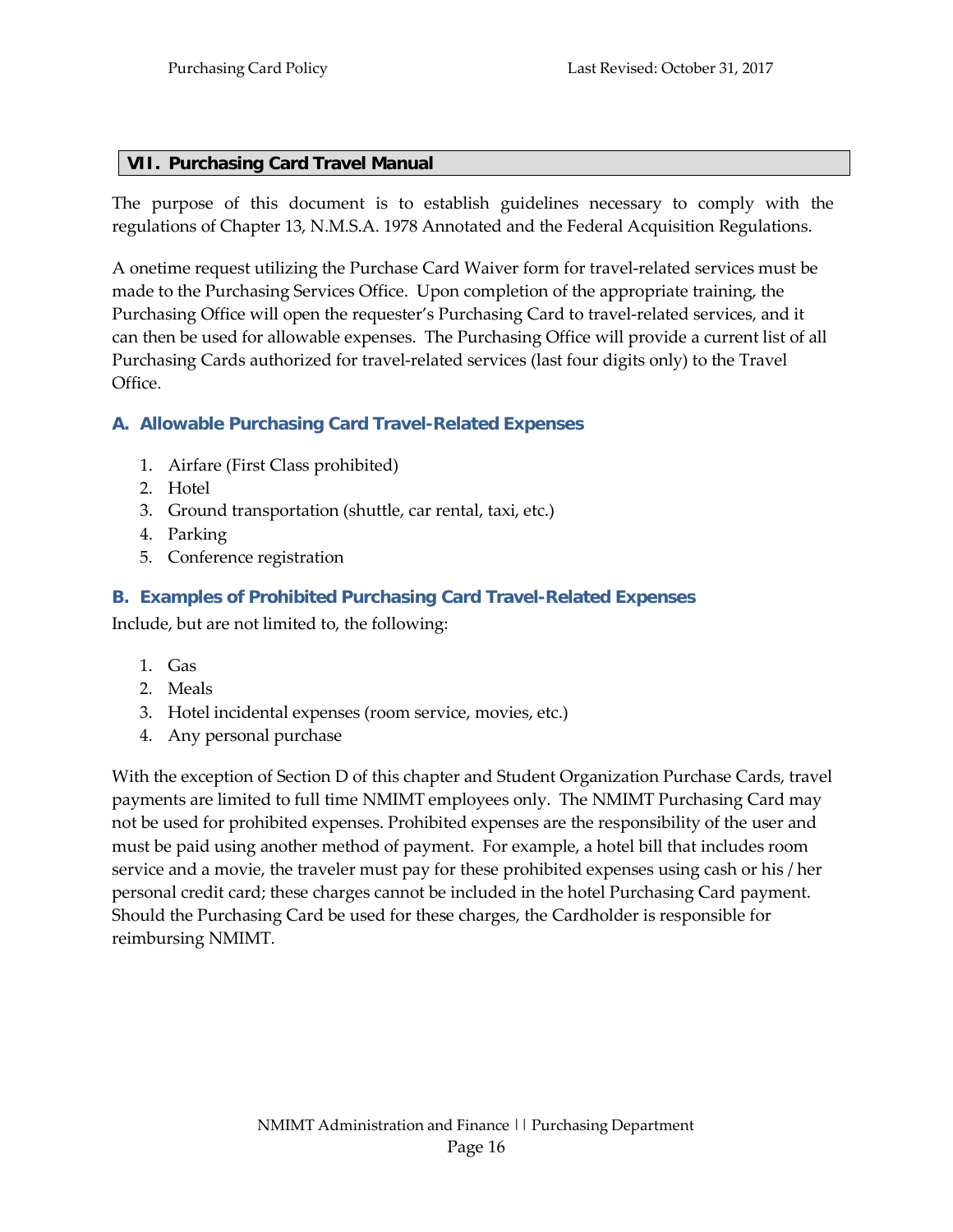#### <span id="page-19-0"></span>**C. Required Receipts**

**Copies** of itemized receipts for purchases made with the NMIMT Purchasing Card must be attached to the Travel Reimbursement form along with all other receipts needed for reimbursement. The credit card receipt alone will not be accepted. All attached receipts will be compared to the authorized Purchasing Cardholder list by the Travel Office to determine if a NMIMT Purchasing Card was used for the payment. **Original** itemized Purchasing Card receipts must be attached to the monthly Purchasing Card Statement and submitted to the Purchasing Office in compliance with the Purchasing Card Procedures Manual. The Cardholder is responsible to know all cancellation and change of travel policies and related penalties that may impact NMIMT funds before making charges to the NMIMT Purchasing Card. Use account code 710201 for all travel charged.

#### <span id="page-19-1"></span>**D. Non-Employee Travel**

The NMIMT Purchasing Card may be used for the purchase of airline tickets for recruitment and interview of potential faculty members and post-graduate students only. Requirements of use of the Purchasing Card are as follows:

- 1. Prior to purchase of the tickets, the department shall complete the Purchasing Card Waiver Form, attach a list of interviewees and estimated airline ticket cost for each individual, then submit the Waiver to Purchasing for approval. If restricted (federal) funds are to be used, the Waiver should first be routed to the Sponsored Projects Administration for approval prior to submitting to Purchasing. Purchasing will accept a faxed / email copy of the Waiver.
- 2. Once the form is completed and received by Purchasing, the restrictions on the Card will be removed for a few days to allow for the airline ticket charges.
- 3. The department shall provide to Purchasing a final and complete list of names, airline ticket numbers, and actual charges with the monthly statement. That information will be forwarded by Purchasing to the NMIMT Travel Office for comparison against any reimbursement requests.
- 4. The Purchasing Card may not be used for tickets for family members, associates or friends of the interviewee.
- 5. The Purchasing Card may not be used for lodging, meals, vehicle rentals, personal purchases, gas or incidentals. The interviewee shall seek reimbursement for these charges through the established NMIMT reimbursement policy.
- 6. Use account code 710209.

Abuse in the above may constitute a violation of the NMIMT Purchasing Card policy, and could result in revocation of the Purchasing Card.

#### **All other NMIMT Policies and Procedures apply to the use of the Purchasing Card for travel.**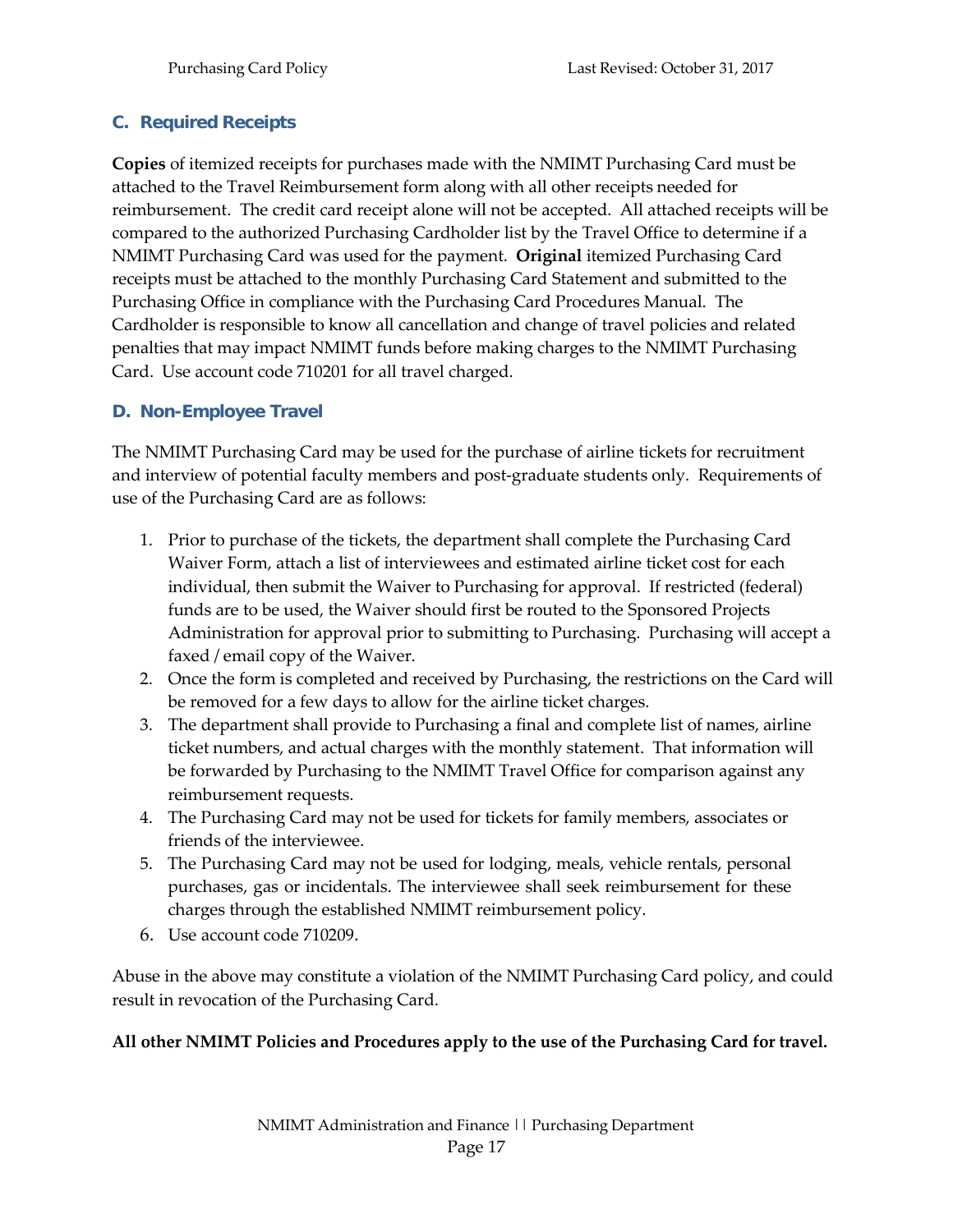#### <span id="page-20-0"></span>**VIII. Violations**

#### <span id="page-20-1"></span>**A. Purchasing Card Violations and Disciplinary Actions**

Cardholders need to be aware of possible consequences that may arise from violation of the Purchasing Card Policies and Procedures as outlined in the Purchasing Card Procedures Manual. Violations will be classified as Minor or Major. These guidelines will be followed as closely as possible, but each situation is unique and will be handled appropriately. Compliance with procedures outlined in this manual will be audited by the Purchasing Services Office, which reserves the right to suspend or revoke a Purchasing Card regardless of stated policy if, in their judgment, the violation(s) proves a severe risk of fraud or compromise to the Purchasing Card program.

#### <span id="page-20-2"></span>**B. Improper Use of Purchasing Card**

"Improper Use" means the use of the Purchasing Card outside of the parameters provided by NMIMT's Purchasing Card Policies and Procedures as well as all other NMIMT Policies and Procedures.

Examples of improper use include but are not limited to:

- 1. Failure to adhere to the signed Cardholder Agreement
- 2. Purchasing goods or services for personal use
- 3. Purchasing a good or services listed on the prohibited list
- 4. Missing / Incomplete receipts or supporting documentation of purchases
- 5. Failure to reconcile transactions in The Works Program by the designated deadline
- 6. Failure to have paperwork to Approver / Signoff Manager by designated deadline
- 7. Unsigned, missing, or incomplete Cardholder Statements
- 8. Allowing an unauthorized individual to use the Purchasing Card
- 9. Repeatedly allowing sales tax charges
- 10. Splitting transactions

#### <span id="page-20-3"></span>**C. Minor Violations**

"Minor Violations" are inappropriate transactions unknowingly committed which result in circumventing or disregarding the Purchasing Card Procedures Manual.

Examples of Minor Violations include but are not limited to:

- 1. Transactions that include sales tax for items of tangible personal property
- 2. Transactions involving items on the Purchasing Card Uses Restricted list that have not received prior approval
- 3. Failure to reconcile transactions in The Works Program
- 4. Failure to submit paperwork by deadline date

NMIMT Administration and Finance || Purchasing Department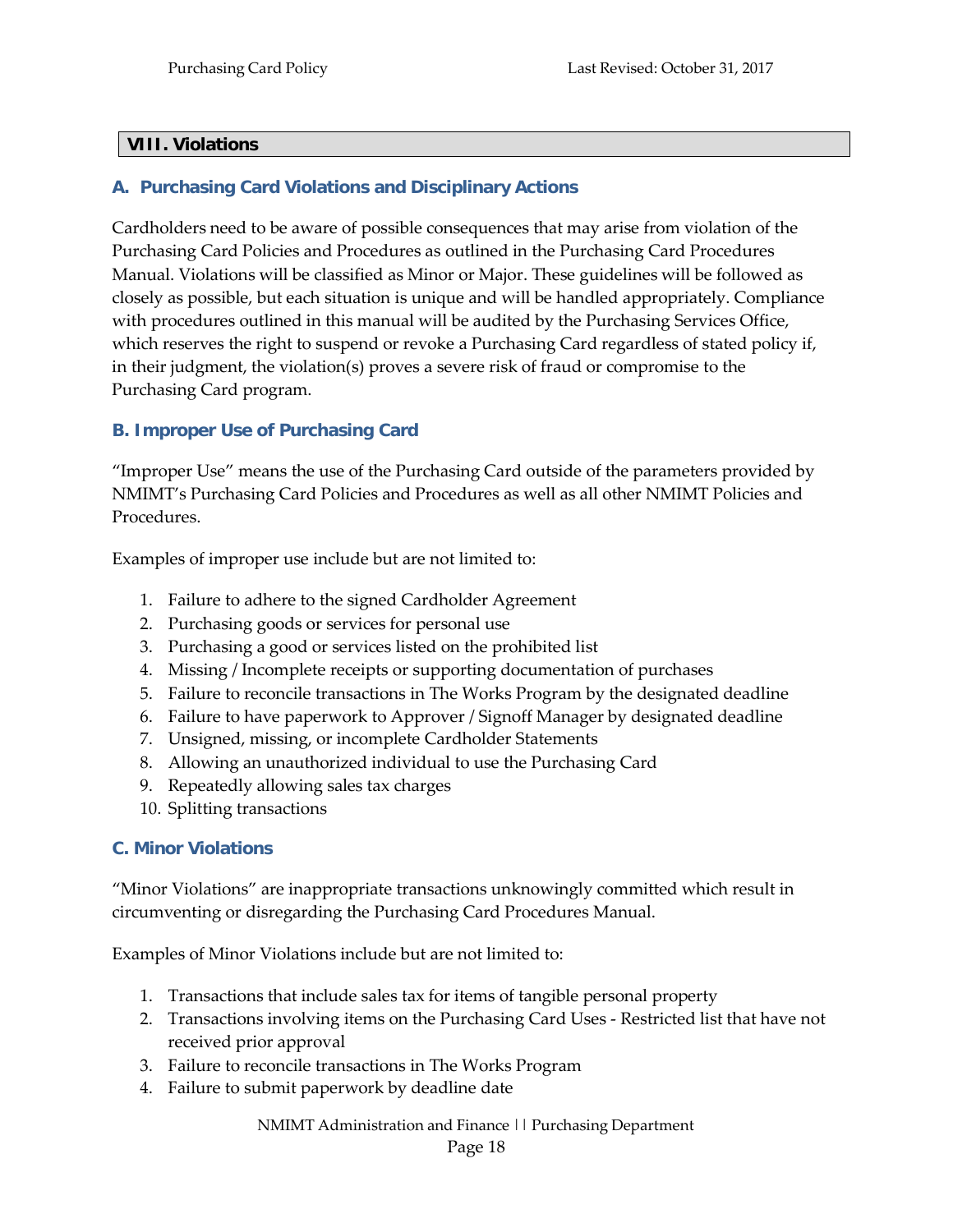Minor Violation Disciplinary Actions:

- 1. First Incident in a twelve (12) month period: Email notice from Purchasing Card Administrator
- 2. Second Incident in a twelve (12) month period: Email notice from Purchasing Card Administrator copying Cardholder's Approver / Signoff Manager
- 3. Third Incident in a twelve (12) month period: 15-day suspension of Purchasing Card and mandatory retraining before card is reissued
- 4. Fourth Incident in a twelve (12) month period: Escalation to a Major violation status

#### <span id="page-21-0"></span>**D. Major Violations**

"Major Violations" are transactions that show willful intent to disregard established Policies and Procedures or an action that a Cardholder knew or should have known to be egregiously offensive to established policy.

- 1. Examples of Major Violations include but are not limited to:
- 2. Purchase of item listed on the Purchasing Card Uses *Prohibited* list
- 3. Any and all personal purchases
- 4. Splitting of transactions to avoid the single transaction limitations
- 5. Being unresponsive or uncooperative in helping to resolve previous violations
- 6. Accumulation of four (4) or more minor violations in a twelve (12) month period

Major Violation Disciplinary Actions include but are not limited to:

- 1. Thirty (30) day suspension of Purchasing Card
- 2. Sixty (60) day suspension of Purchasing Card
- 3. Mandatory retraining
- 4. Revocation of Purchasing Card
- 5. Termination of employment
- 6. Criminal Prosecution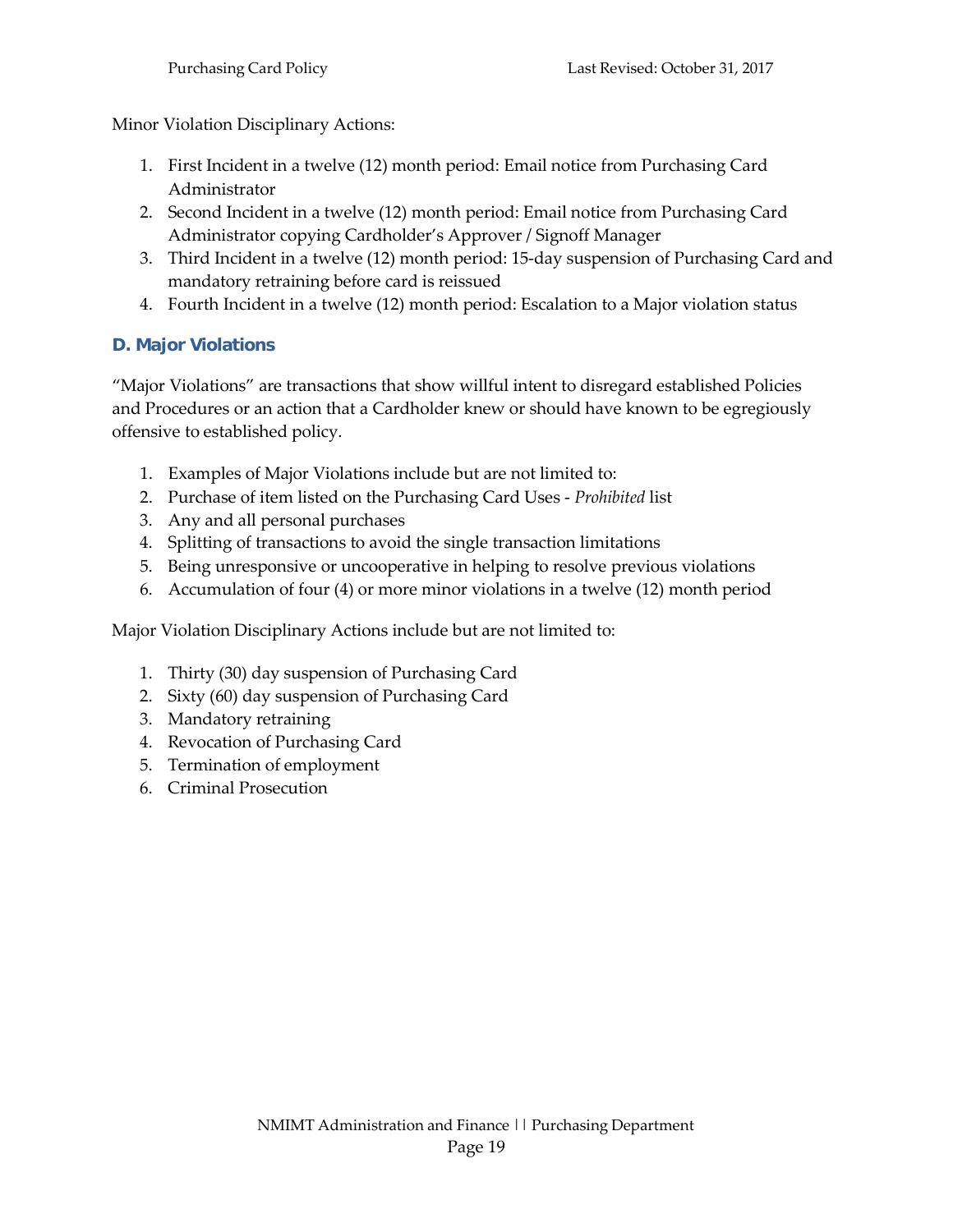#### <span id="page-22-0"></span>**IX. Forms**

The NMIMT Purchasing Services Office is continually updating forms. Attached are the most recent as of this update, but please see our website [\(http://www.nmt.edu/procurement-card\)](http://www.nmt.edu/procurement-card) for the most up-to-date Purchasing Card Forms.

The following forms are used for the purchasing card, but are not maintained by the Purchasing Services Office:

- <span id="page-22-1"></span>1. Social Amenities / Entertainment Expense Reimbursement / Payment Request Form: <http://www.nmt.edu/business-office/27-business-office/business-office/3592-forms>
- <span id="page-22-2"></span>2. Professional Activities Costs Form: <http://www.nmt.edu/sponsored-project-administration>

The following forms are maintained by the Purchasing Services Office.

- 1. Purchasing Card Application
- 2. Request for Purchasing Card Limit Increase
- 3. Purchasing Card Agreement
- 4. Purchasing Card Waiver
- 5. Lost/Missing Receipt
- 6. Cardholder Transaction Log
- 7. Tax Exempt Notice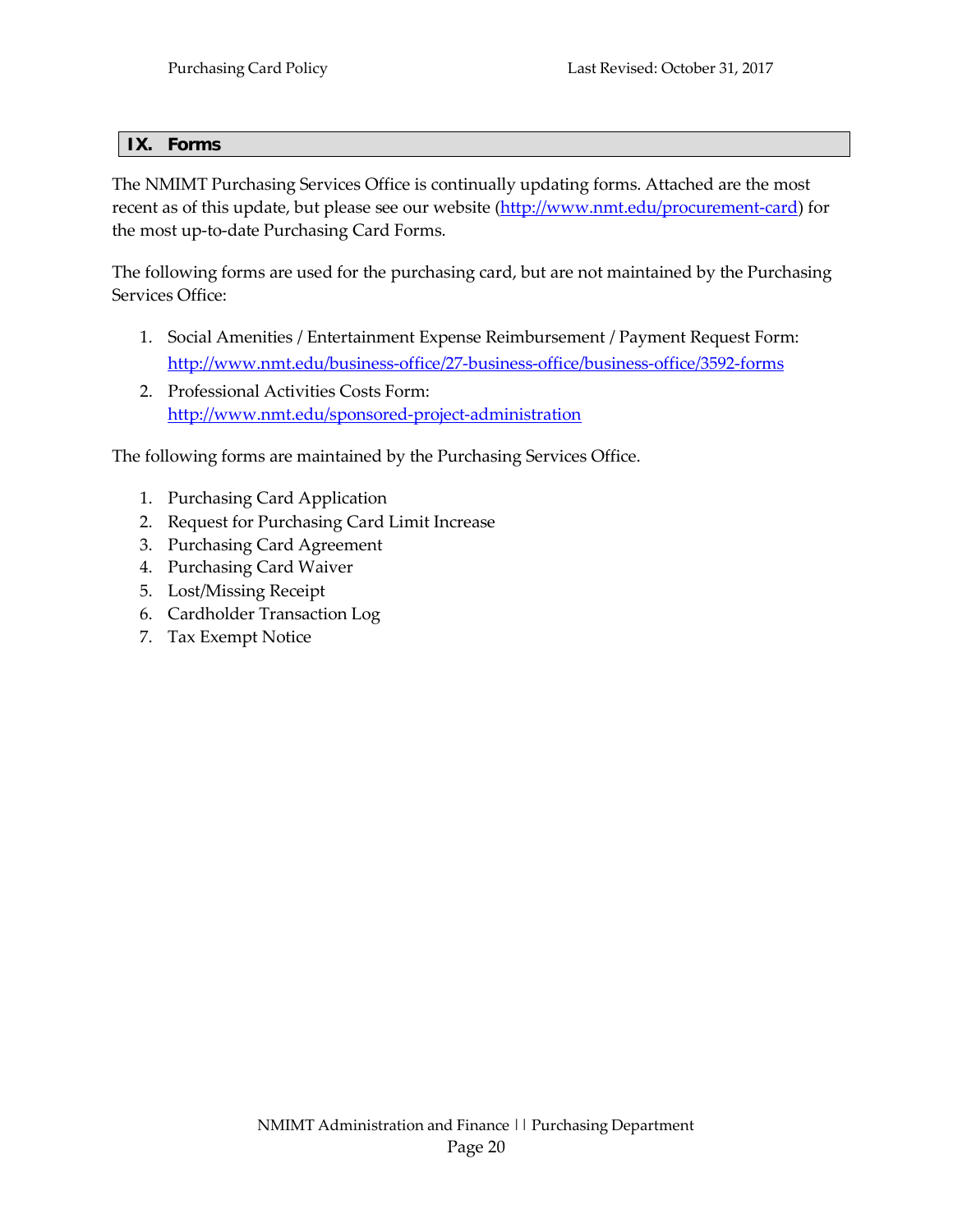

#### **Social Amenities/Entertainment Expense Reimbursement/Payment Request Form**

| To request payment or reimbursement for social amenities and/or entertainment expenditures, please<br>complete this form. It MUST BE SIGNED by both the administrator in charge of the account being charged<br>AND by the requestor. |                                                                                                        |
|---------------------------------------------------------------------------------------------------------------------------------------------------------------------------------------------------------------------------------------|--------------------------------------------------------------------------------------------------------|
| Date:                                                                                                                                                                                                                                 |                                                                                                        |
| Department:<br><u> 1989 - Johann Harry Harry Harry Harry Harry Harry Harry Harry Harry Harry Harry Harry Harry Harry Harry Harry</u>                                                                                                  |                                                                                                        |
| Amount:                                                                                                                                                                                                                               | ,我们也不会有什么。""我们的人,我们也不会有什么?""我们的人,我们也不会有什么?""我们的人,我们也不会有什么?""我们的人,我们也不会有什么?""我们的人                       |
|                                                                                                                                                                                                                                       |                                                                                                        |
| <b>Administrator Approval:</b> Administrator Approval:                                                                                                                                                                                |                                                                                                        |
|                                                                                                                                                                                                                                       |                                                                                                        |
|                                                                                                                                                                                                                                       |                                                                                                        |
|                                                                                                                                                                                                                                       |                                                                                                        |
| Purpose of Event (indicate the public purpose met by the expenditure): _____________________________                                                                                                                                  |                                                                                                        |
| I certify that the above amount does not include any expense for alcoholic beverages of any kind.                                                                                                                                     |                                                                                                        |
| charged to state or federal funds.                                                                                                                                                                                                    | I certify that the above amount includes an expense for alcoholic beverages and therefore IS NOT being |
|                                                                                                                                                                                                                                       |                                                                                                        |
|                                                                                                                                                                                                                                       |                                                                                                        |

**Please list names of all participants and the organizations they represent on the back of this sheet. (Over)**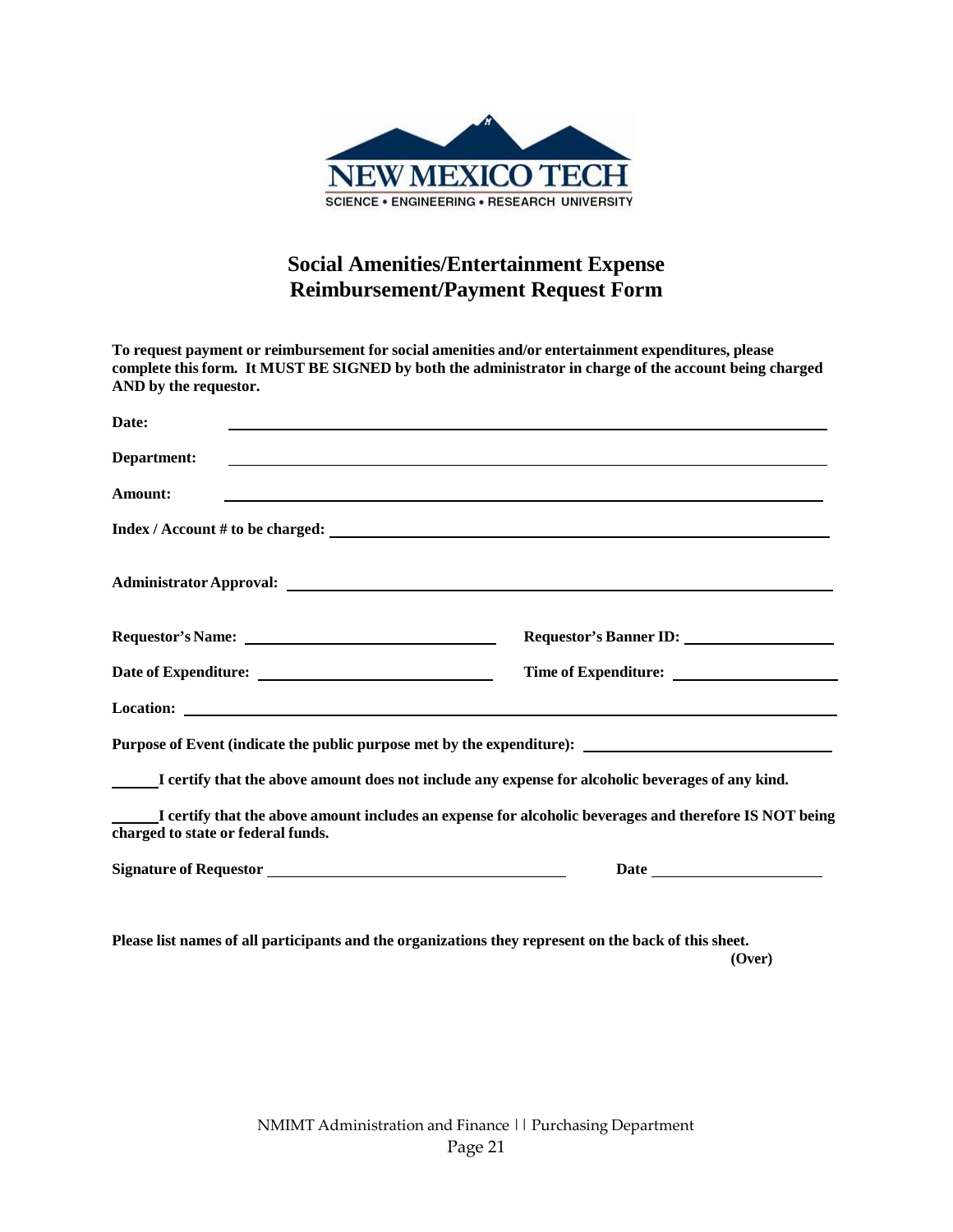**List names of all participants and the organizations they represent:**

|   | $\overline{\phantom{0}}$ |
|---|--------------------------|
|   |                          |
|   |                          |
|   |                          |
|   |                          |
|   |                          |
|   |                          |
|   |                          |
|   | $\overline{\phantom{0}}$ |
|   |                          |
|   |                          |
|   |                          |
|   |                          |
|   | -                        |
|   |                          |
|   |                          |
|   | $\overline{\phantom{0}}$ |
|   |                          |
|   |                          |
|   | Ξ.                       |
|   |                          |
| - |                          |
|   |                          |
|   |                          |
|   |                          |
|   |                          |
|   |                          |
|   |                          |
|   |                          |
|   |                          |
|   |                          |
|   |                          |
|   | -                        |
|   |                          |
|   |                          |
|   |                          |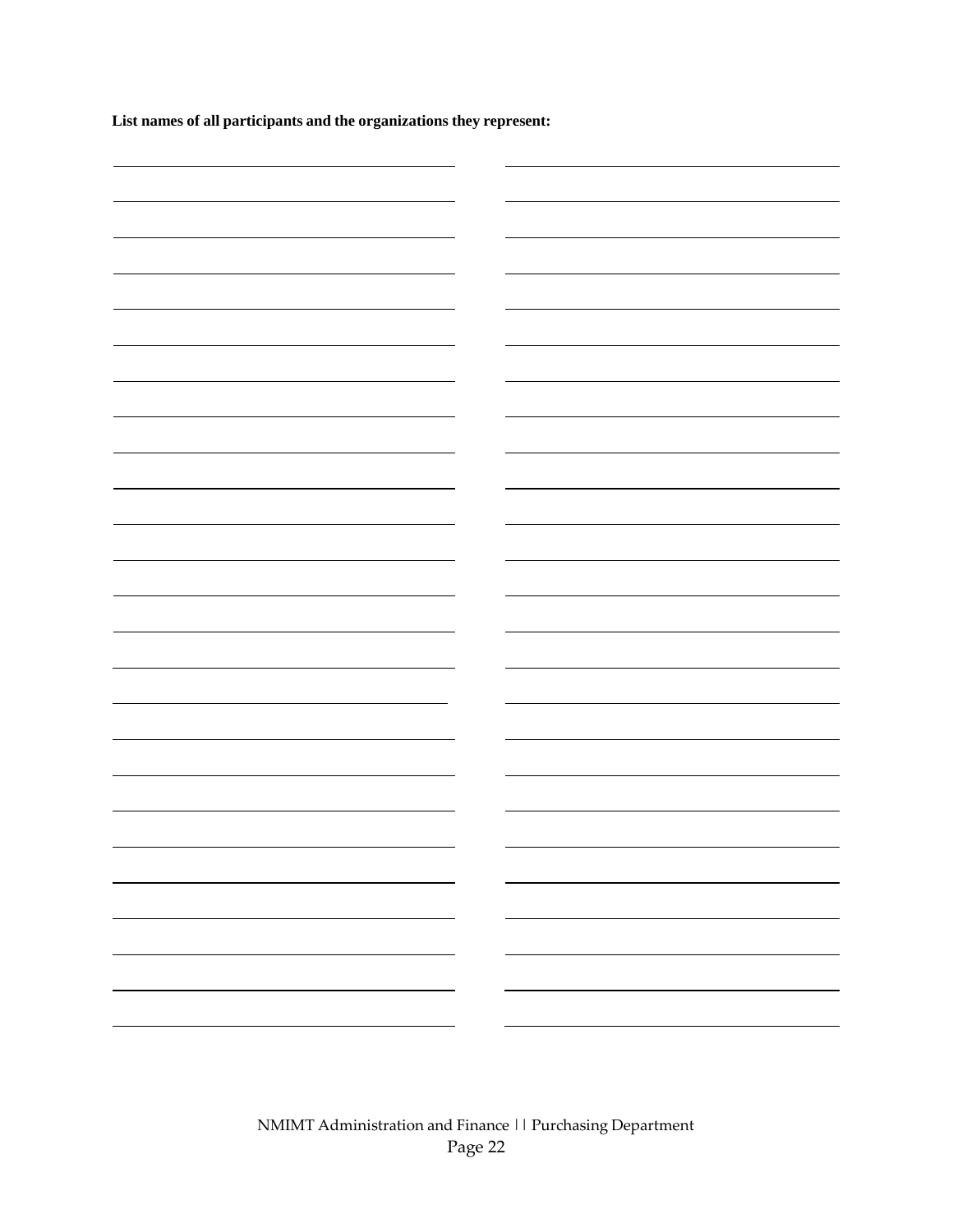#### NEW MEXICO INSTITUTE OF MINING AND TECHNOLOGY

#### PROFESSIONAL ACTIVITY COSTS

#### (Use limited to Restricted Funds Exhibit)

In accordance with OMB Uniform Guidance, when the primary purpose of meetings, conferences, or seminars is the dissemination of technical information the following costs are allowable:

- 1. Rental of facilities
- 2. Cost of meals

3. Transportation

- 4. Other items incidental to such meetings, conferences, or seminars
- 5. Periodic meetings required by contract

Meetings may include technical, contractual and/or financial discussions in an informal setting with a representative of the awarding agency (program officer, contracting officer), advisory group, consultant, subrecipient, etc. Expenses must be allocable to the project to which they are charged (i.e., solely benefits) and must be reasonable in amount.

| Date:             |  |
|-------------------|--|
| Requester's Name: |  |
| Title:            |  |

Description of the results of the meeting ("discuss project" is not acceptable)

|          | Index / account number to be charged: Amount of                                                         | Expenditure | (attach | receipt):    |  |
|----------|---------------------------------------------------------------------------------------------------------|-------------|---------|--------------|--|
| Date and | Time                                                                                                    | Ωt          |         | Expenditure: |  |
|          | Location:                                                                                               |             |         |              |  |
|          | Participants include the organizations they represent and their titles (identify below or attach list): |             |         |              |  |

Certification:

I certify that the above expenses were incurred for professional activity costs as defined under OMB Uniform Guidance. In addition, I certify that this meeting and its continuance (if applicable) to a different location was for the purpose of dissemination of technical information. Finally, I also certify that the reimbursement request does not include alcoholic beverages or entertainment expenses as explained at <http://www.nmt.edu/sponsored-project-administration-spons-proj-admin/financial-transactions-review>

| Signature:      |  |
|-----------------|--|
| & Date          |  |
| Name (Printed): |  |
| Title:          |  |
|                 |  |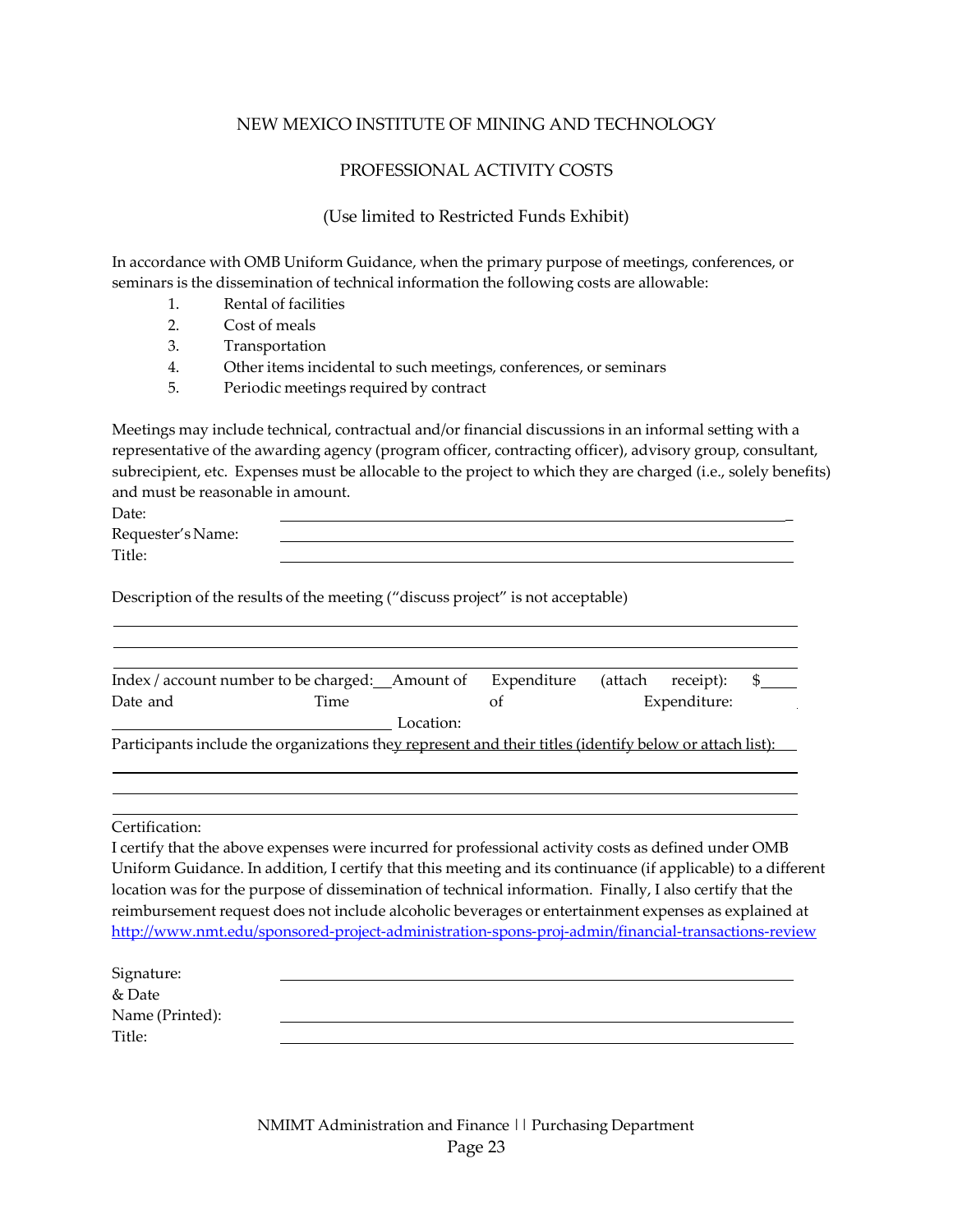

### **Purchasing Card Application Form**

**PURCHASING CARDS ARE FOR FULL-TIME EMPLOYEES ONLY**

All signatures must be obtained prior to submitting this form to the Purchasing Card Administrator, Brown Hall, and Room 114. Call 575-835-6941 with any questions regarding this form.

| <b>Applicant Legal Name</b><br>(To be embossed on card)                                              |                                                                                                                      |  |
|------------------------------------------------------------------------------------------------------|----------------------------------------------------------------------------------------------------------------------|--|
| <b>Applicant Email Address</b>                                                                       |                                                                                                                      |  |
| Applicant Office Telephone Number                                                                    |                                                                                                                      |  |
| Department Name                                                                                      | <u> 1990 - Jan James James James James James James James James James James James James James James James James J</u> |  |
| Default Index and Account Number                                                                     |                                                                                                                      |  |
| <b>Campus Mailing Address</b>                                                                        |                                                                                                                      |  |
| <b>Applicant Signature</b>                                                                           |                                                                                                                      |  |
| Approver/Signoff Manager Name                                                                        |                                                                                                                      |  |
| Approver/Signoff Manager Signature                                                                   |                                                                                                                      |  |
| Approving Director/ Dept. Head Name                                                                  |                                                                                                                      |  |
| Approving Director/ Dept. Head Signature___________________________________Date ____________________ |                                                                                                                      |  |
| Approving Vice President Name                                                                        | Date _________________                                                                                               |  |
| Approving Vice President Signature                                                                   |                                                                                                                      |  |

Note: Preset Card Limits are \$1,000 per transaction and \$5,000 per monthly limit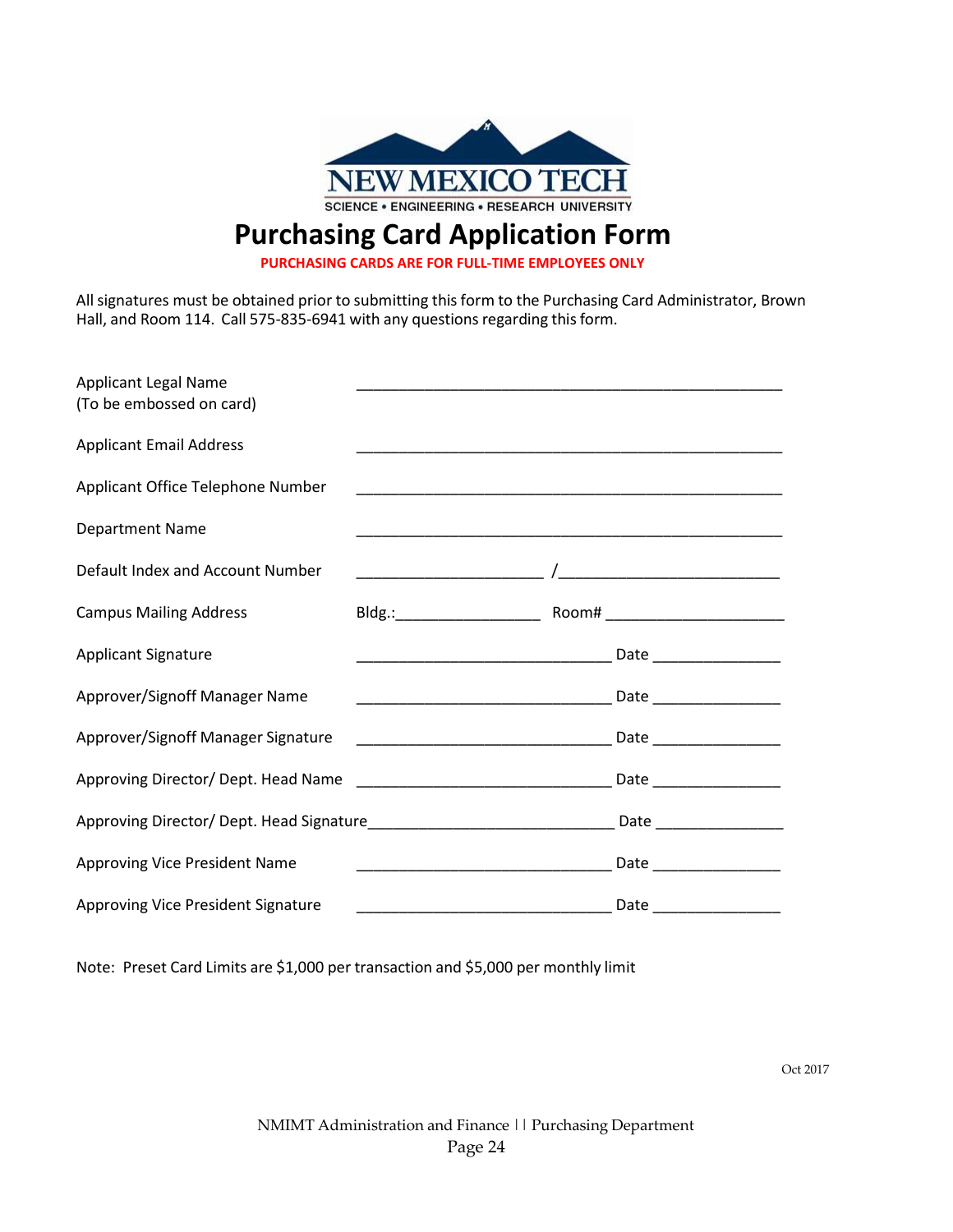| <b>NEW MEXICO TECH</b>                             |
|----------------------------------------------------|
| <b>SCIENCE . ENGINEERING . RESEARCH UNIVERSITY</b> |
| <b>Request for Purchasing Card Limit Increase</b>  |

| Cardholder Name                                          |                                                                                                                                                 |
|----------------------------------------------------------|-------------------------------------------------------------------------------------------------------------------------------------------------|
| Card Number                                              | <u> 1990 - Johann Stoff, amerikansk politiker (d. 1980)</u>                                                                                     |
|                                                          |                                                                                                                                                 |
|                                                          |                                                                                                                                                 |
|                                                          | ,我们也不能在这里的时候,我们也不能在这里的时候,我们也不能会不能会不能会不能会不能会不能会不能会不能会不能会不能会。<br>第2012章 我们的时候,我们的时候,我们的时候,我们的时候,我们的时候,我们的时候,我们的时候,我们的时候,我们的时候,我们的时候,我们的时候,我们的时候,我 |
|                                                          | ,我们也不会有什么。""我们的人,我们也不会有什么?""我们的人,我们也不会有什么?""我们的人,我们也不会有什么?""我们的人,我们也不会有什么?""我们的人                                                                |
|                                                          |                                                                                                                                                 |
|                                                          |                                                                                                                                                 |
|                                                          | All approvals must be obtained prior to submitting this request to the Purchasing Card Administrator.                                           |
| <b>Increase Approval</b> (to be completed by Purchasing) |                                                                                                                                                 |
|                                                          |                                                                                                                                                 |
| Director/Associate Director                              |                                                                                                                                                 |
| Of Purchasing                                            | <u> 1989 - Johann Barn, mars eta bainar eta baina eta baina eta baina eta baina eta baina eta baina eta baina e</u>                             |
|                                                          |                                                                                                                                                 |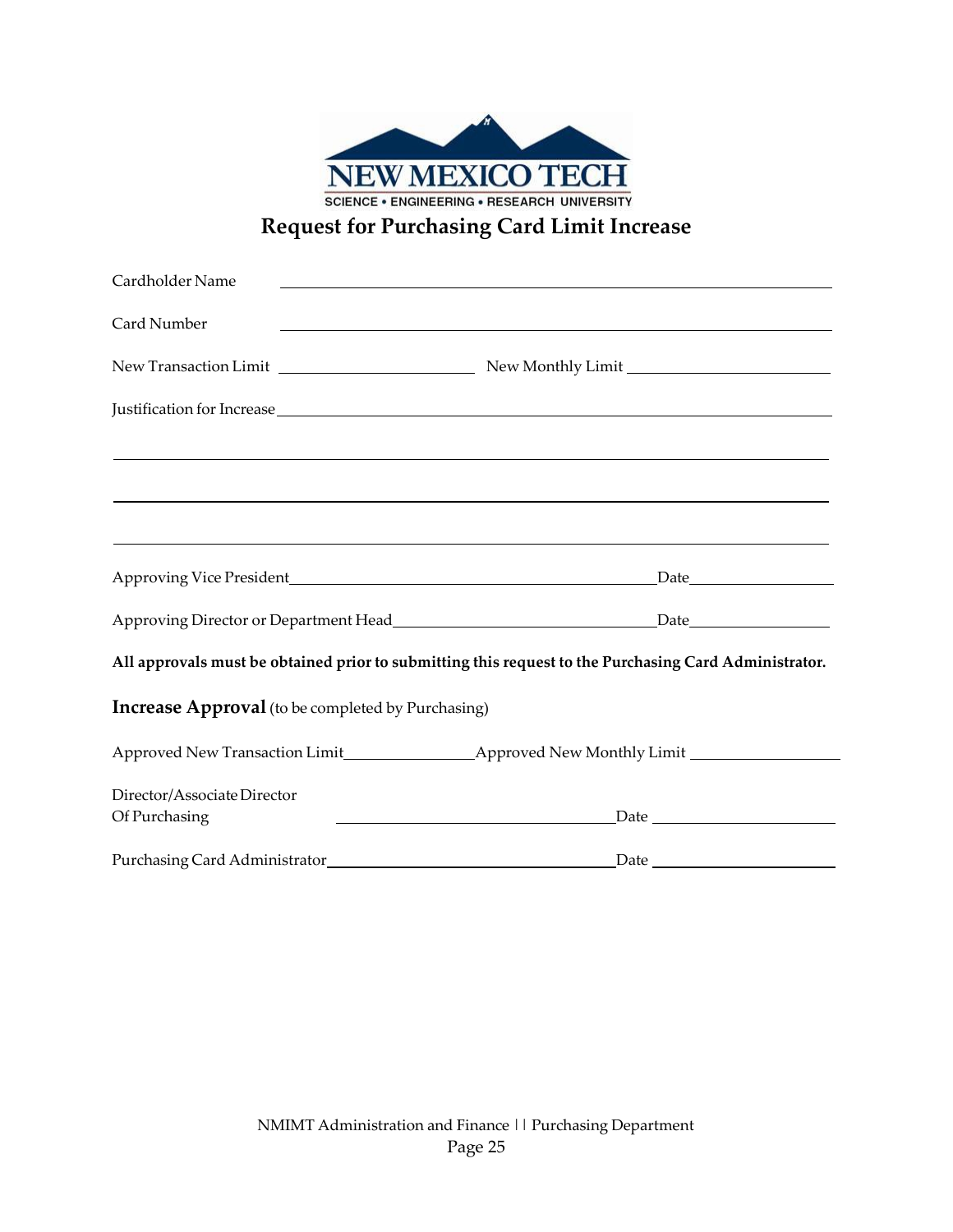

## **Purchasing Cardholder Agreement**

I, the undersigned, as a Cardholder, agree to comply with the terms and conditions of this Agreement and all applicable NMIMT Policies and Procedures including but not limited to:

- Approved and Prohibited Use of the Card
- **Purchasing Card Record Keeping**
- Placing an Order
- Reporting Lost and Stolen Cards
- Reconciling of Monthly Statements
- Change in Employment Status

I acknowledge that I have been trained in the use of the Purchasing Card and understand the above mentioned Policies and Procedures, located at [http://www.nmt.edu/purchasing-policies.](http://www.nmt.edu/purchasing-policies)

I understand that I cannot use the Purchasing Card for personal items and that the Purchasing Card may only be used to purchase items for NMIMT business purposes.

I understand that I am responsible for the security of the Purchasing Card and I agree that *I will* not allow others to use my Purchasing Card, PIN number or database password. I agree that I will approve all of my transactions, reconcile and turn in the monthly Statement with all proper documentation by the end of each cycle (dates will be provided by the Purchasing Card Administrator).

I further understand that improper use of the Purchasing Card may result in disciplinary action, up to and including termination of employment. Should I use the Purchasing Card for personal items, I authorize NMIMT to deduct from my salary or from other monies owed me, an amount equal to the total of the personal purchases. I also agree to allow NMIMT to collect any amounts owed by me even if I am no longer employed by NMIMT. I agree that NMIMT has the right to charge me for any legal fees or collection costs for any amounts that I owe.

I understand NMIMT may terminate my Purchasing Card privileges at any time and for any reason without giving me notice of such termination.

I agree to return the Purchasing Card immediately upon request / change in employment status.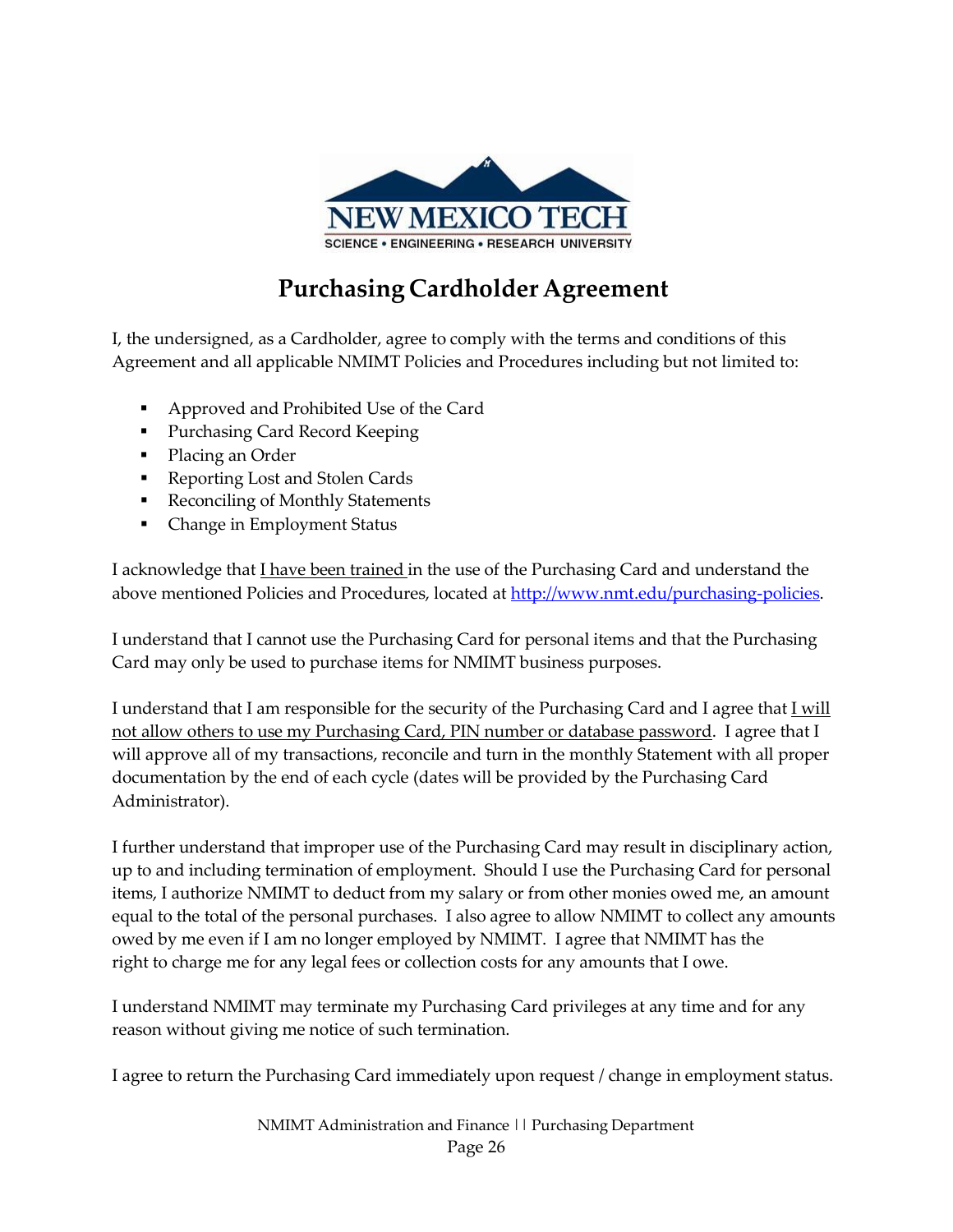As stated above, I agree I have attended training set-up through the Purchasing Card Administrator. At this time I reviewed the Purchasing Card Procedures Manual, including: the Purchasing Card Uses - *Restricted* and Purchasing Card Uses - *Prohibited* lists, and the Purchasing Card Waiver Form. I have also been trained in the Bank of America the Works Program. I have been offered a hard copy of each form and have been trained in how to access these items online. I have also read and understand all of the above.

#### **Applicant:**

|                                  |              | Date and the contract of the contract of the contract of the contract of the contract of the contract of the contract of the contract of the contract of the contract of the contract of the contract of the contract of the c |      |
|----------------------------------|--------------|--------------------------------------------------------------------------------------------------------------------------------------------------------------------------------------------------------------------------------|------|
|                                  | Printed Name |                                                                                                                                                                                                                                |      |
|                                  | Department   | Email                                                                                                                                                                                                                          |      |
|                                  |              |                                                                                                                                                                                                                                |      |
|                                  | Signature    | Printed/Typed Name                                                                                                                                                                                                             | Date |
| Purchasing Card<br>Administrator |              |                                                                                                                                                                                                                                |      |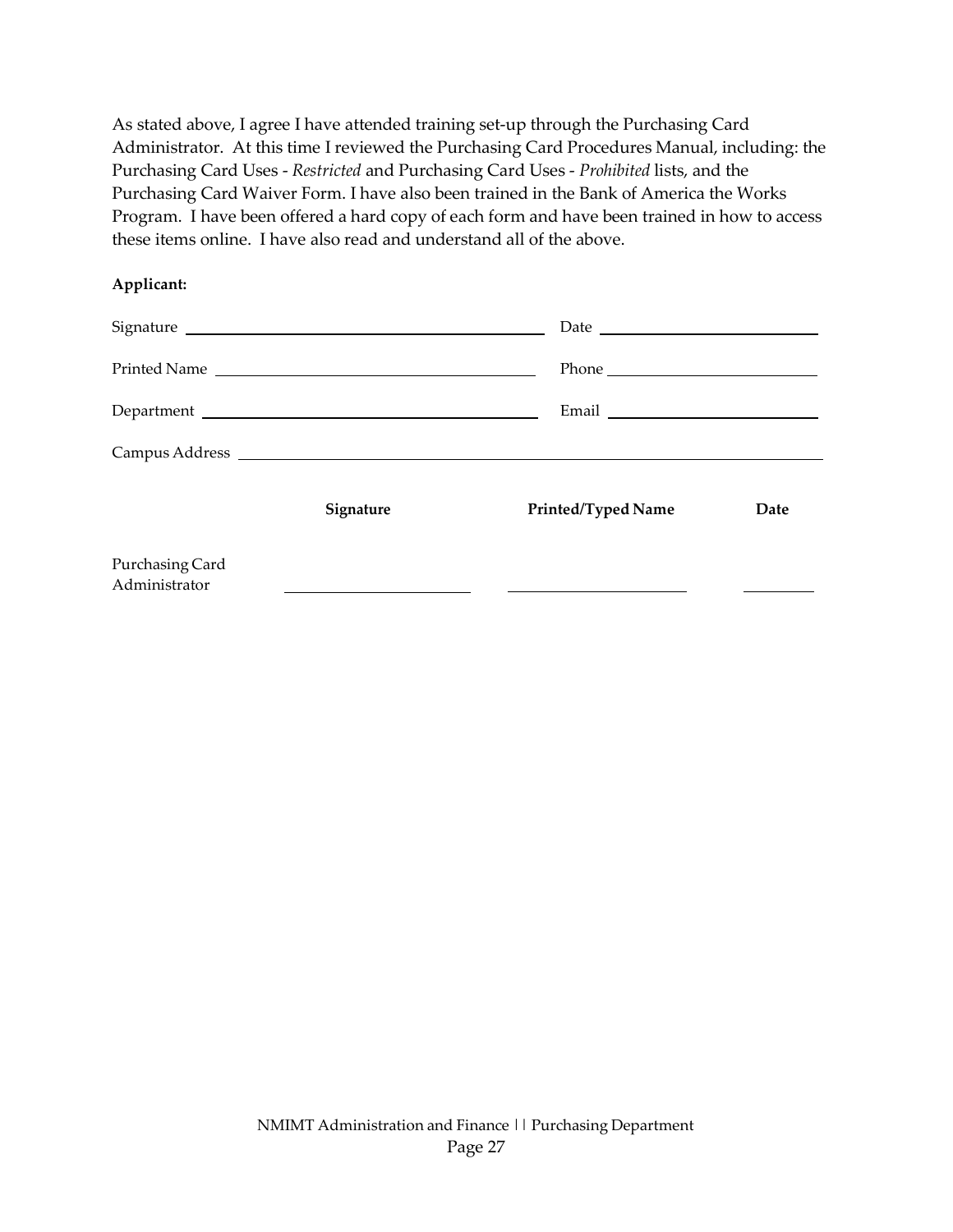

#### **Purchasing Card Waiver Form**

To be completed by cardholder and approved prior to purchase.

This form is to be used when goods, services or travel on the Restricted Uses List may be required by the cardholder.

|                         | Cardholder Information                                                                                                                                                                                                                                                                                                                                              |
|-------------------------|---------------------------------------------------------------------------------------------------------------------------------------------------------------------------------------------------------------------------------------------------------------------------------------------------------------------------------------------------------------------|
| Name                    | Department<br>the control of the control of the control of the control of the control of                                                                                                                                                                                                                                                                            |
| Index                   | Account<br>Use of federal funds requires the signature of Sponsored Projects Administration                                                                                                                                                                                                                                                                         |
|                         |                                                                                                                                                                                                                                                                                                                                                                     |
|                         | I hereby request that a waiver be approved for the following listed goods, services or travel:                                                                                                                                                                                                                                                                      |
| Goods/Services          | <u> 1980 - Johann John Stoff, deutscher Stoffen und der Stoffen und der Stoffen und der Stoffen und der Stoffen</u>                                                                                                                                                                                                                                                 |
| Name of employee(s)     |                                                                                                                                                                                                                                                                                                                                                                     |
| <b>Business Use</b>     |                                                                                                                                                                                                                                                                                                                                                                     |
| <b>Estimated Amount</b> |                                                                                                                                                                                                                                                                                                                                                                     |
| Dates of use            |                                                                                                                                                                                                                                                                                                                                                                     |
| Location of use         |                                                                                                                                                                                                                                                                                                                                                                     |
| Name of Business        |                                                                                                                                                                                                                                                                                                                                                                     |
|                         | By signing below, you acknowledge and agree that any goods, services or travel listed on the Restricted Uses List must be pre-approved by the Director<br>of Purchasing. This pre-approval is only valid for the goods, services or travel and dates listed above. Any purchases of goods, services or travel outside<br>of these dates must again be pre-approved. |
|                         |                                                                                                                                                                                                                                                                                                                                                                     |
| Signature of Cardholder | Date                                                                                                                                                                                                                                                                                                                                                                |
|                         | Signature of Cardholder's Supervisor/Department Head/Director<br>Date                                                                                                                                                                                                                                                                                               |

| Sponsored Projects Administration | Date |
|-----------------------------------|------|
|                                   |      |
| Purchasing                        | Date |

Please obtain all required signatures (except for Purchasing) before submitting to the Purchasing Services Office, Brown Hall, Rm 114. For nonemployee or student travel a list of all individuals should be attached to this form.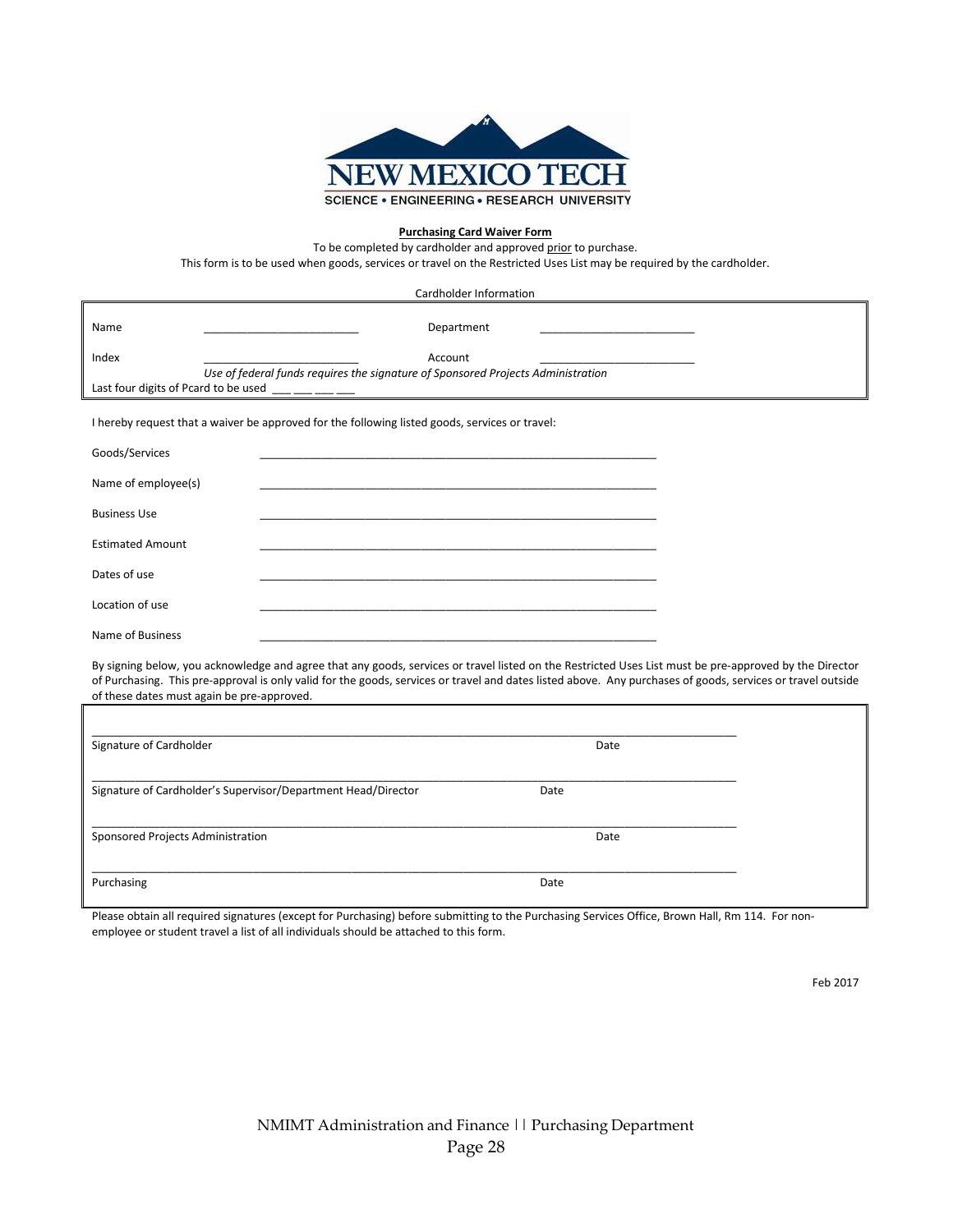

#### **LOST/MISSING RECEIPT FORM**

NMIMT expects your best efforts to obtain original receipts. In the rare event that a receipt cannot be obtained, or is lost, this form may be used to document your purchase. Excessive use of this form could result in suspension of purchasing privileges. **Supervisor approval is required.**

|                      | <b>Card Holder Information</b>                 | <b>Vendor Information</b>                                                                                                                                                               |              |
|----------------------|------------------------------------------------|-----------------------------------------------------------------------------------------------------------------------------------------------------------------------------------------|--------------|
| Name<br>Department   | Last 4 of CC<br>Phone #                        | Name<br><b>Purchase Date</b>                                                                                                                                                            |              |
|                      | <b>Purchase Information</b>                    | Please provide details as to why the original receipt is not available and how the problem will<br>be avoided in the future. For gas receipts include license plate number and mileage. |              |
|                      | I certify this purchase is a valid NMT expense | $\Box$ I certify this purchase will not be submitted on any other form for reimbursement.                                                                                               |              |
|                      | <b>Line Item Detail</b>                        | Please provide the item description, quantity, and total for each item on the receipt.                                                                                                  |              |
| Quantity             | Item description                               | Individual amount                                                                                                                                                                       | <b>Total</b> |
|                      |                                                |                                                                                                                                                                                         |              |
|                      |                                                | Tax (Service Only)                                                                                                                                                                      |              |
| Cardholder Signature | Date                                           | Shipping                                                                                                                                                                                |              |
|                      |                                                | Total                                                                                                                                                                                   |              |

Department Head or Direct Supervisor's Signature

\* if more items were purchased please continue on separate page.

Date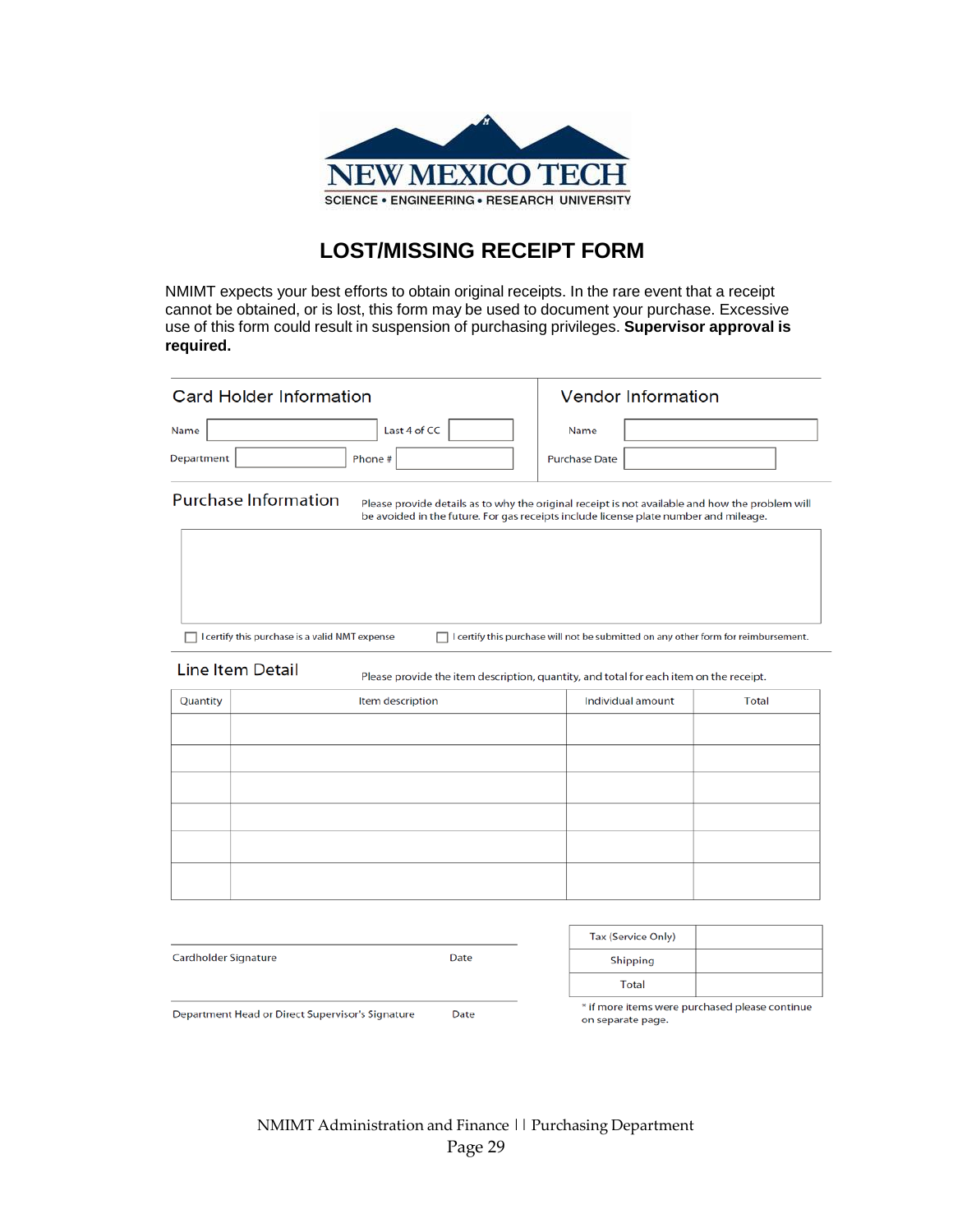|                 |                                      |                  | NMT PURCHASING CARD                                                                                                                 |                      |           |                  |                                |           |                                             |
|-----------------|--------------------------------------|------------------|-------------------------------------------------------------------------------------------------------------------------------------|----------------------|-----------|------------------|--------------------------------|-----------|---------------------------------------------|
|                 |                                      |                  | CARDHOLDER TRANSACTION LOG                                                                                                          |                      |           |                  |                                |           |                                             |
|                 | Cardholder Name:                     |                  |                                                                                                                                     |                      |           |                  | Default Index & Account Codes: |           |                                             |
|                 | Department:                          |                  |                                                                                                                                     |                      |           |                  | Org Code:                      |           |                                             |
|                 |                                      |                  |                                                                                                                                     |                      |           |                  | PCard Statement Date:          |           |                                             |
|                 |                                      |                  |                                                                                                                                     |                      |           |                  |                                |           | If purchase attaches to                     |
|                 |                                      |                  |                                                                                                                                     |                      |           |                  |                                |           | or increases value of<br>an inventory item, |
| Charged<br>Date | Vendor                               | Item Description | <b>Business Purpose</b>                                                                                                             | Amount               | Requestor | Received<br>Date | Index<br>Code                  | Acct Code | note Property# Dept<br> room#               |
|                 |                                      |                  |                                                                                                                                     |                      |           |                  |                                |           |                                             |
|                 |                                      |                  |                                                                                                                                     |                      |           |                  |                                |           |                                             |
|                 |                                      |                  |                                                                                                                                     |                      |           |                  |                                |           |                                             |
|                 |                                      |                  |                                                                                                                                     |                      |           |                  |                                |           |                                             |
|                 |                                      |                  |                                                                                                                                     |                      |           |                  |                                |           |                                             |
|                 |                                      |                  |                                                                                                                                     |                      |           |                  |                                |           |                                             |
|                 |                                      |                  |                                                                                                                                     |                      |           |                  |                                |           |                                             |
|                 |                                      |                  |                                                                                                                                     |                      |           |                  |                                |           |                                             |
|                 |                                      |                  |                                                                                                                                     |                      |           |                  |                                |           |                                             |
|                 |                                      |                  |                                                                                                                                     |                      |           |                  |                                |           |                                             |
|                 |                                      |                  |                                                                                                                                     |                      |           |                  |                                |           |                                             |
|                 |                                      |                  |                                                                                                                                     |                      |           |                  |                                |           |                                             |
|                 |                                      |                  |                                                                                                                                     |                      |           |                  |                                |           |                                             |
|                 |                                      |                  |                                                                                                                                     |                      |           |                  |                                |           |                                             |
|                 |                                      |                  |                                                                                                                                     |                      |           |                  |                                |           |                                             |
|                 |                                      |                  |                                                                                                                                     |                      |           |                  |                                |           |                                             |
|                 |                                      |                  |                                                                                                                                     | 50.00                |           |                  |                                |           |                                             |
|                 |                                      |                  |                                                                                                                                     |                      |           |                  |                                |           |                                             |
|                 |                                      |                  | If the transaction has been reallocated and/or split, each Account Number including split amounts must be documented.               |                      |           |                  |                                |           |                                             |
|                 | I certify that all transactions incl |                  | uded in this Log comply with the Cardholder Agreement, NMT Policies and Procedures, and have been reconciled to the bank statement. |                      |           |                  |                                |           |                                             |
|                 |                                      |                  |                                                                                                                                     |                      |           |                  |                                |           |                                             |
|                 | I certify that all transactions incl |                  | uded in this Log have been paid by NMT P-Card and will not be submitted for reimbursement by NMT or any other entity.               |                      |           |                  |                                |           |                                             |
|                 |                                      |                  |                                                                                                                                     |                      |           |                  |                                |           |                                             |
|                 |                                      |                  |                                                                                                                                     |                      |           |                  |                                |           |                                             |
|                 |                                      |                  |                                                                                                                                     |                      |           |                  |                                |           |                                             |
|                 | Cardholder's Signature               | Date             |                                                                                                                                     | Approver's Signature |           |                  |                                | Date      |                                             |

OPTIONAL FORM